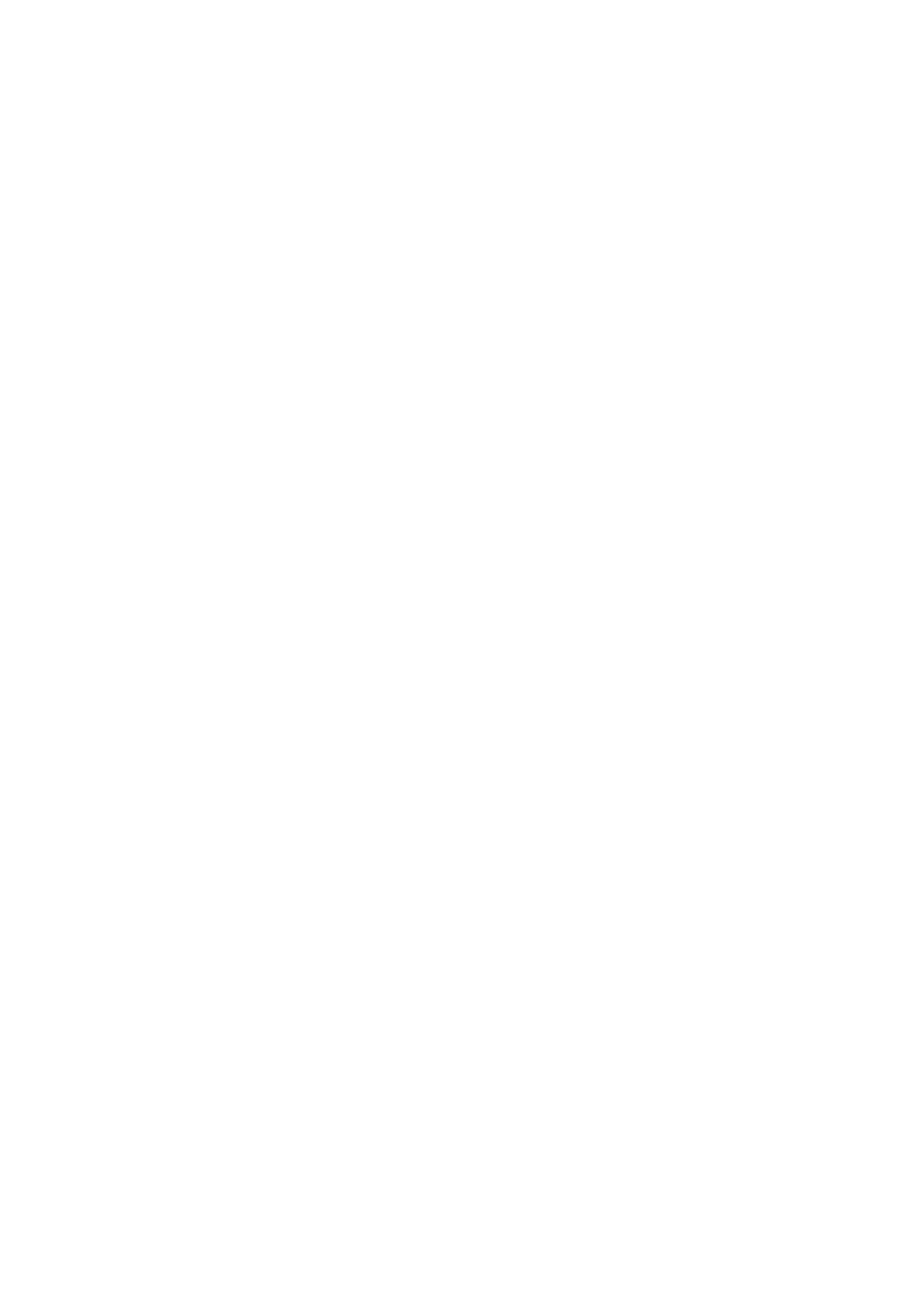

# **III** Contents

|                  | Introduction and how to use these materials           |    |
|------------------|-------------------------------------------------------|----|
| 1.               | What is distinctive about speaking and listening?     | 7  |
| 2.               | Speaking and listening in all areas of the curriculum | 11 |
| 3.               | Making it work in the classroom                       | 19 |
| 4.               | Progression in speaking and listening                 | 23 |
| 5.               | Assessing speaking and listening                      | 29 |
| Glossary         |                                                       | 35 |
| Useful resources |                                                       | 38 |
| Further reading  |                                                       | 39 |
| Acknowledgements |                                                       | 40 |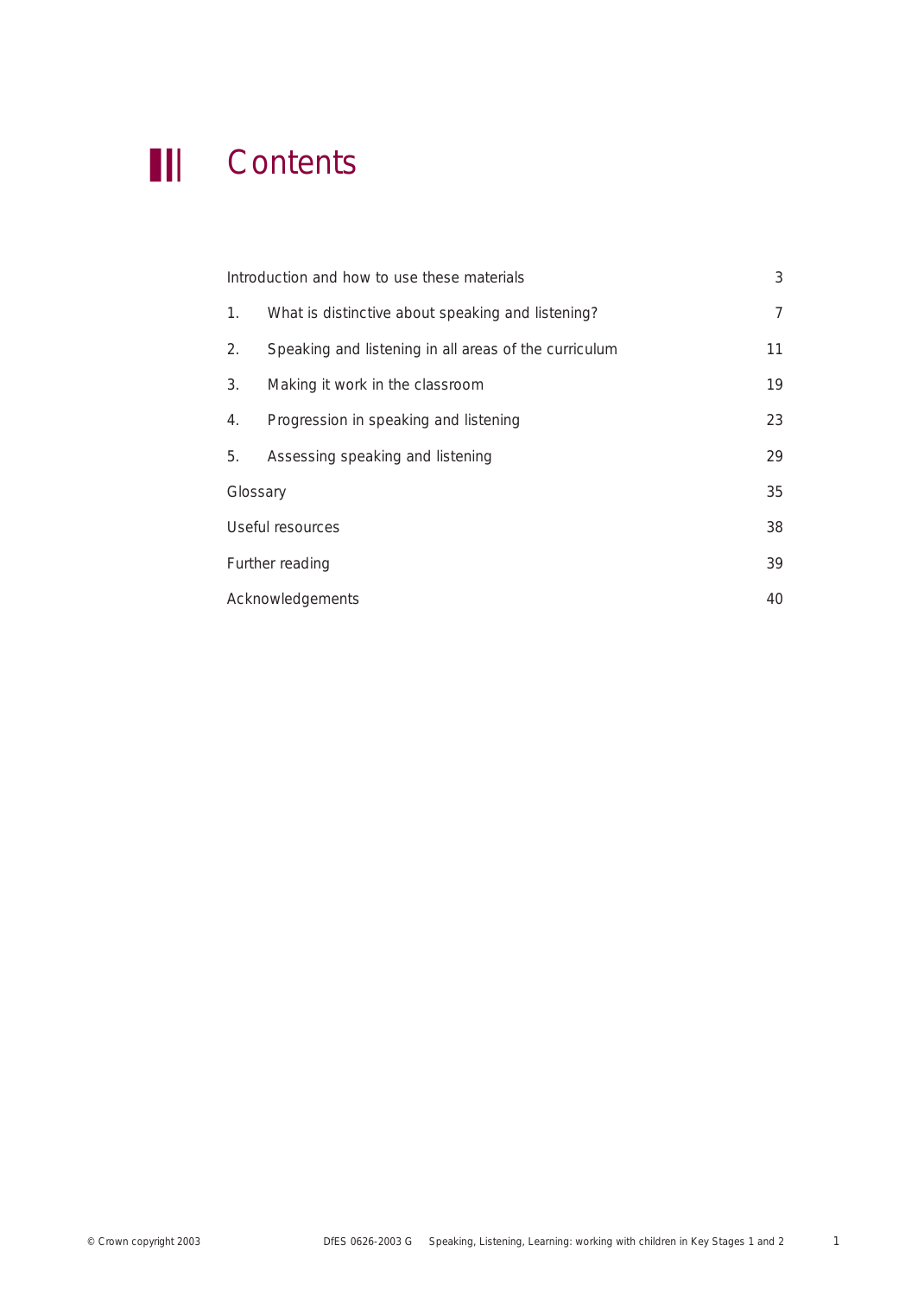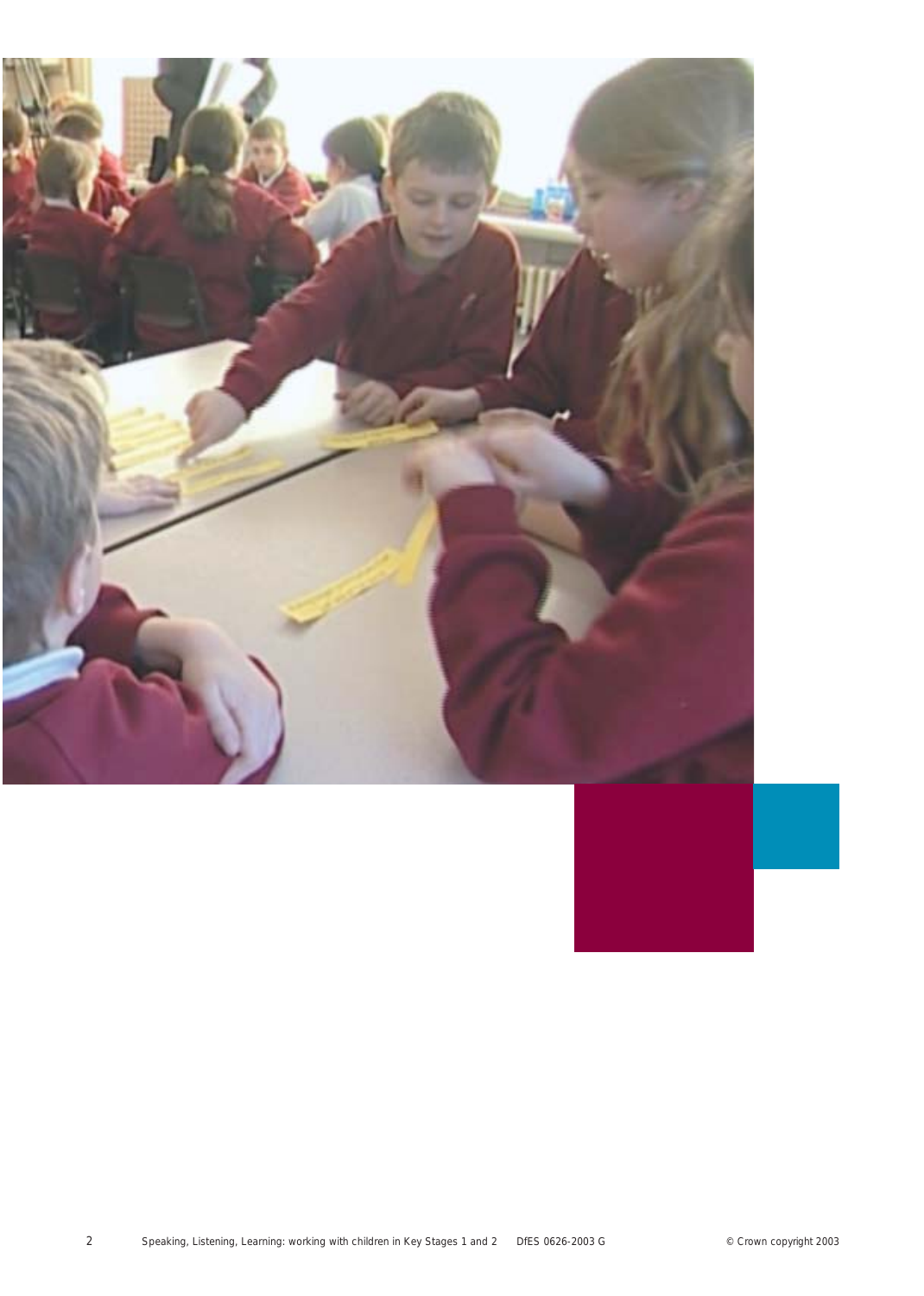# **■** Introduction

Language is an integral part of most learning and oral language in particular has a key role in classroom teaching and learning. Children's creativity, understanding and imagination can be engaged and fostered by discussion and interaction. In their daily lives, children use speaking and listening to solve problems, speculate, share ideas, make decisions and reflect on what is important. Most social relationships depend on talk and in the classroom children's confidence and attitudes to learning are greatly affected by friendships and interaction that support them.

These materials, the Primary National Strategy's first main publication for teachers, focus on this fundamental aspect of primary classrooms. The materials are the result of a two-year partnership between QCA and the National Literacy Strategy (NLS). For some time now, teachers have been asking for more support in the area of speaking and listening to complement the objectives for reading and writing set out in the NLS *Framework for teaching* (DfES 0500-2001). The materials reflect the National Curriculum requirements in English and develop approaches to teaching, extending and reinforcing speaking and listening both in English and across the curriculum. They build on and extend the approach first outlined in *Teaching speaking and listening in Key Stages 1 and 2* (QCA, 1999).

The materials include:

- a set of **objectives** for speaking and listening in Years 1–6;
- examples of **teaching sequences** for the objectives, some in this pack and others on the Internet (www.standards.dfes.gov.uk/primary);
- a **video** illustrating the teaching of speaking and listening linked to some of the sequences;
- a **handbook** with advice on the principles behind the materials and on assessment, together with commentaries on the video;
- **leaflets** on the four aspects of speaking and listening (speaking, listening, group discussion and interaction, and drama);
- a **poster** focusing on progression across Years 1–6.

In addition, **training materials** are available for schools and Primary Strategy consultants employed by each LEA.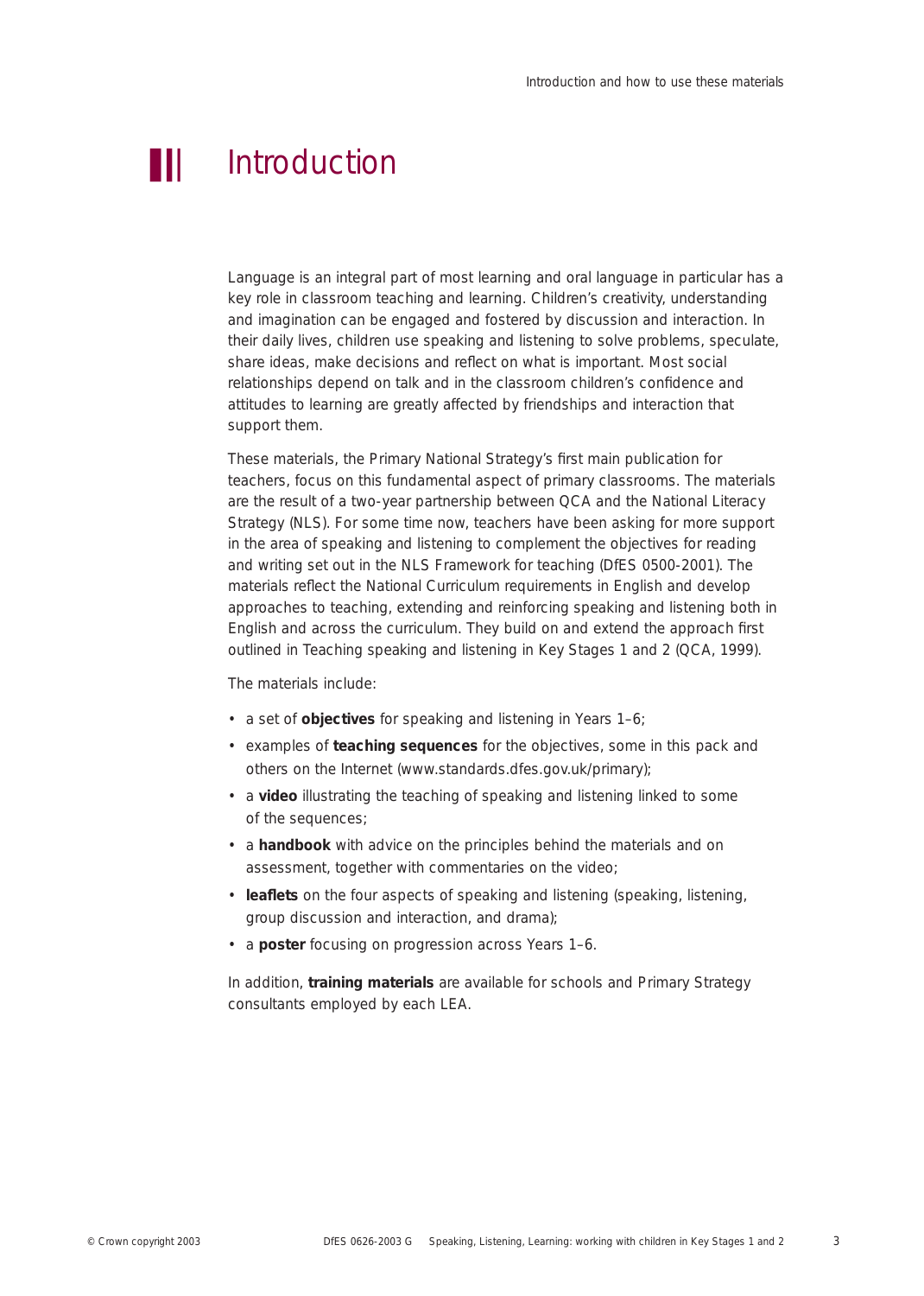The materials are all related to the four aspects of speaking and listening in the National Curriculum programmes of study for English.

- Speaking: being able to speak clearly and to develop and sustain ideas in talk.
- Listening: developing active listening strategies and critical skills of analysis.
- Group discussion and interaction: taking different roles in groups, making a range of contributions and working collaboratively.
- Drama: improvising and working in role, scripting and performing, and responding to performances.

The materials encourage schools to take a systematic approach to the teaching of speaking and listening. They suggest how to teach speaking and listening explicitly as well as how to find opportunities to reinforce and extend children's developing skills. The requirement to teach speaking and listening is found in the programmes of study for English, but best practice embeds this teaching in all subjects across the curriculum. This is particularly important as different subjects offer opportunities for different kinds of talk, so teachers can maximise the effective use of time.

We are convinced that excellent teaching of speaking and listening enhances children's learning and raises standards further. Giving a higher status to talk in the classroom offers motivating and purposeful ways of learning to many children, and enables them and their teachers to make more appropriate choices between the uses of spoken and written language.

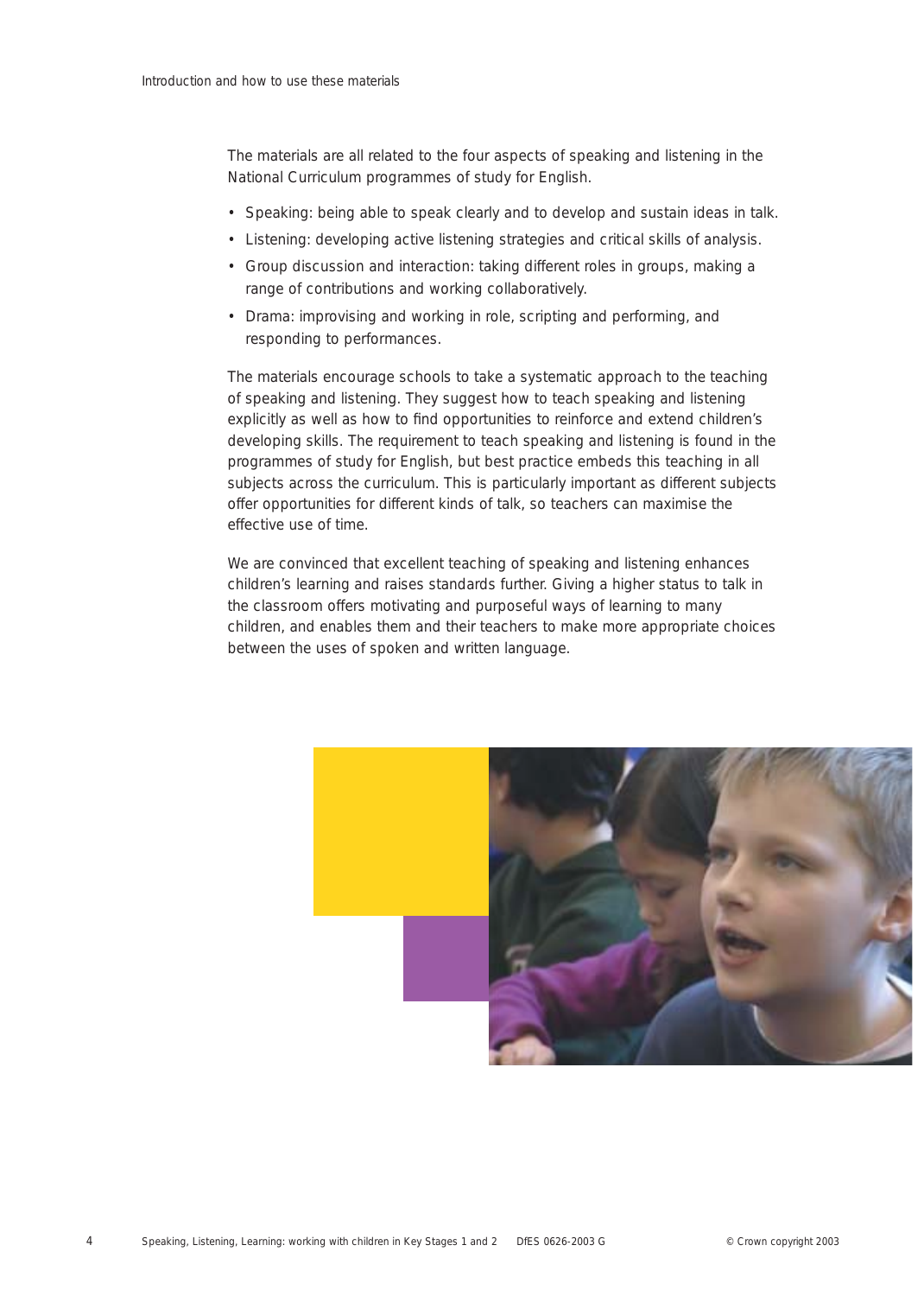# **■** How to use these materials

### **Where to begin**

These materials offer different starting points for teachers and schools who want to review their current provision and develop the teaching of speaking and listening. Choosing a way into the pack depends on school circumstances, current provision, development plans and priorities. Here are some suggestions.

- Ask each teacher to develop a teaching sequence for one of the objectives in the next term, possibly drawing on the teaching sequences in the Objectives booklet. At half-term, review progress and discuss implications for next steps.
- View one or two sequences on the *Speaking, Listening, Learning: working with children in Key Stages 1 and 2: Classroom examples* video, such as the Year 4 Speaking sequence (0:33:37) or the Year 2 Listening sequence (0:12:27). Identify what these teachers and children do and what has contributed to the success. Consider how to encourage this type of achievement in your current curriculum.
- Look at one of the strands in the objectives (*Teaching objectives and classroom activities*, section 2) and identify what counts as progression. Compare this with the poster on progression, included in these materials, and then consider how to develop this strand in the curriculum.
- Discuss some of the suggestions in section 3, Making it work in the classroom, and identify new ways to include these features in teachers' repertoire.
- Look at examples of activities which encourage speaking and listening across the curriculum. Ask teachers to plan to include explicit teaching of speaking and listening in a unit of work in a subject other than English. Review how this goes and the implications for curriculum planning.

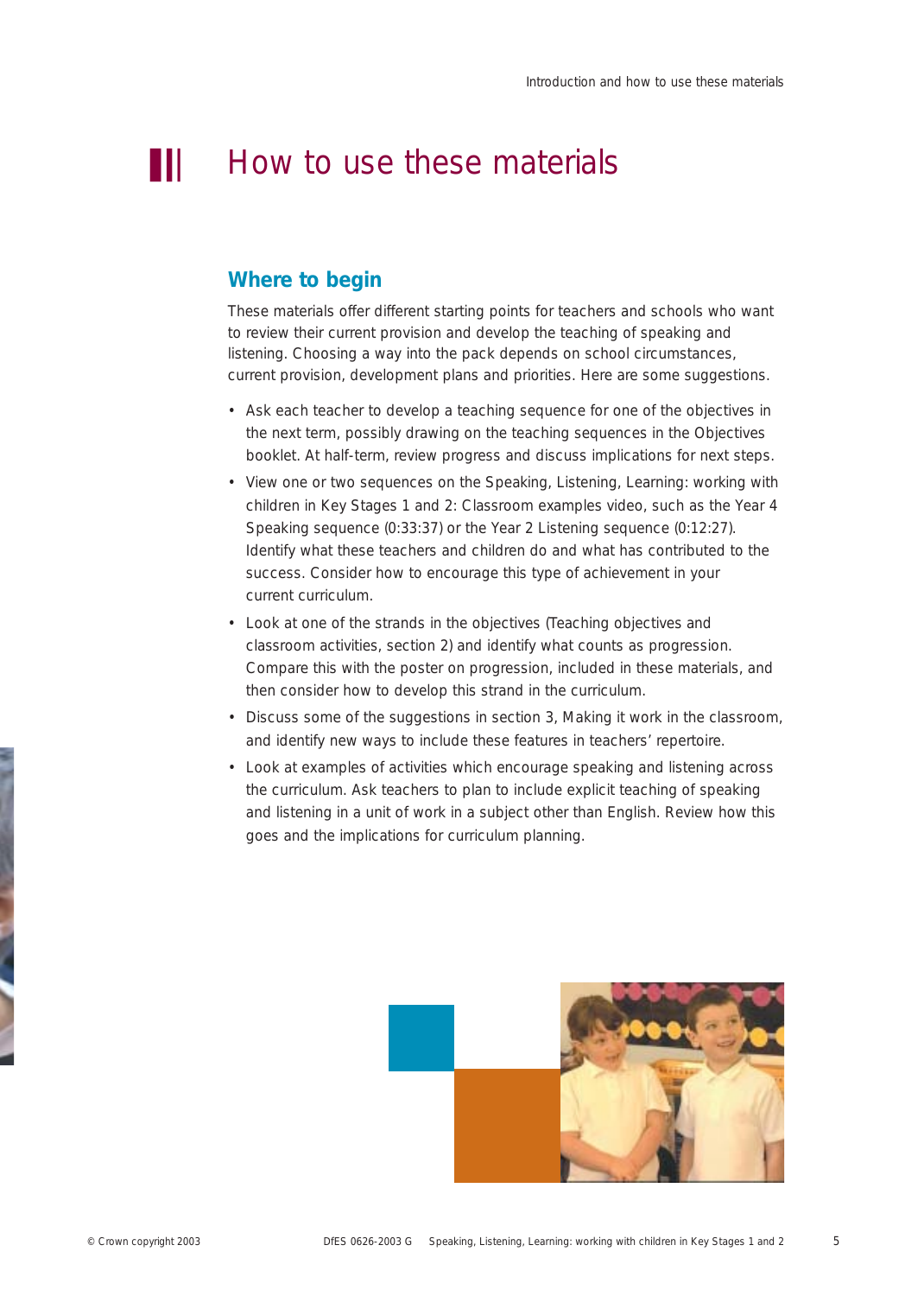### **Developing a systematic approach**

These starting points need to lead to a more systematic approach to teaching speaking and listening. The next stage is to ask teachers to build the objectives into their teaching, using the suggested teaching sequences or developing their own alternatives. This process needs to be supported and monitored in a range of ways, such as in-class support, logging successes and issues for discussion, and agreeing a whole-school approach to finding the time to teach oral work. Making short videos of classroom work for sharing with colleagues and governors can enable focused discussion.

### **Assessing speaking and listening: resources**

Once oral work is integrated into teaching, routines need to be established for assessing children's speaking and listening (see section 5, pages 29–34). There are other resources to support this, including the QCA Exemplification on CD-ROM, *English: speaking and listening* (QCA/02/898) and the pack on gifted and talented pupils, *Working with gifted and talented children at Key Stages 1 & 2 in English and mathematics* (QCA/01/801, Handbook) (QCA/01/802, Written examples) (QCA/01/803, video).



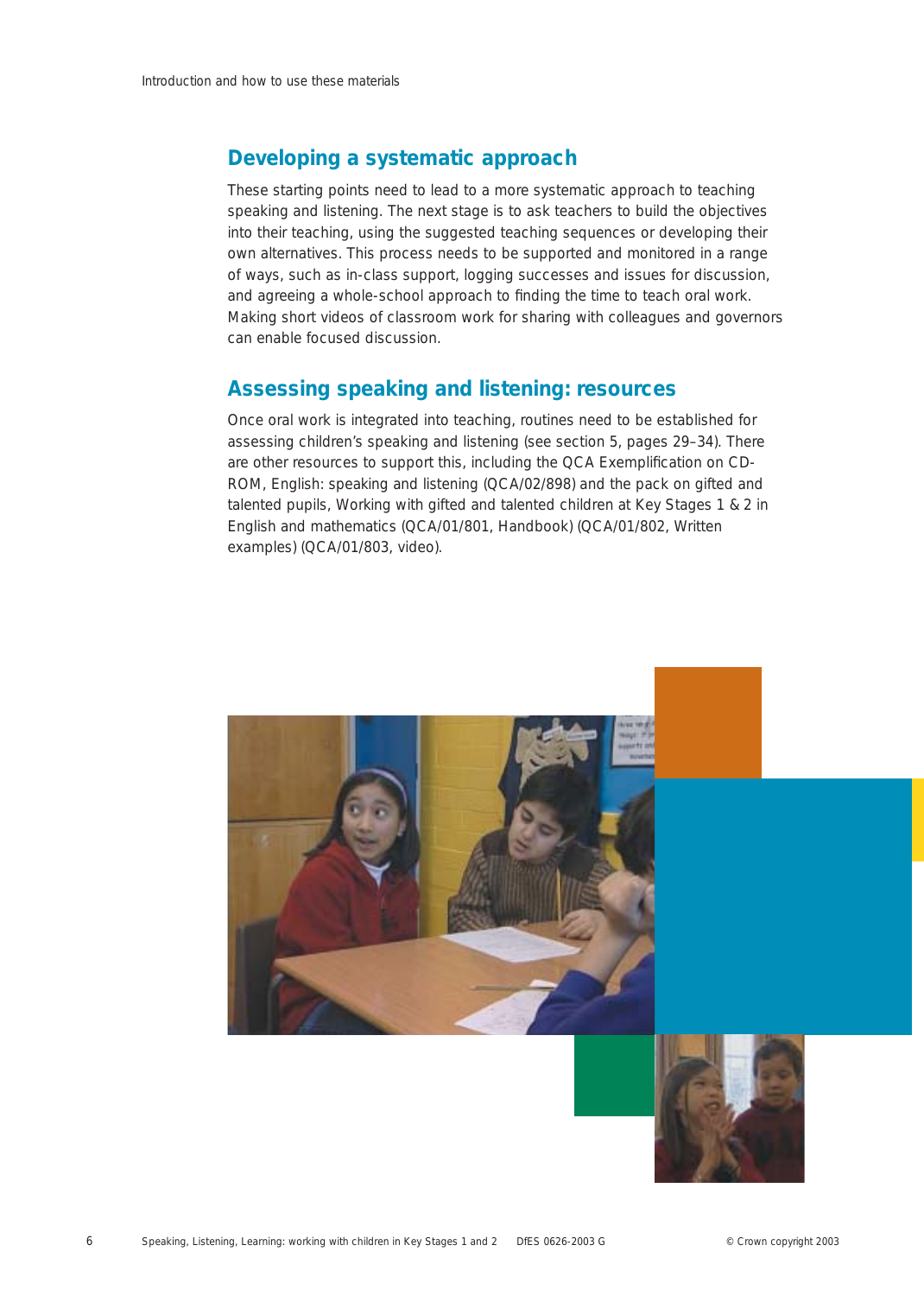# 1. What is distinctive about speaking and listening?

In the National Curriculum there are separate programmes of study for speaking and listening, and reading and writing. In one sense these are inextricably linked, focusing on language and how it is used in the different modes. However, each mode also has its own particular features, not least speaking and listening.

There are features of language that are distinctively oral and do not occur in a written form. These include very brief exclamations or utterances (*OK, Really?, Right!, Now*) or half-finished remarks that are not meaningful outside the context in which they occur. Speakers often make rapid changes of tone, formality or topic, for example when an important person enters the room or to enliven a formal talk with a joke. There are also distinctive forms used in talk, particularly spoken standard English, which clearly differ from the written form, so when a teacher says 'that book over there, the one with the red cover, can you pass it to me please', that person is progressively defining what he/she wants to happen. This is a common characteristic of spoken language and, in this case, relates closely to action and context. Speakers employ more than words to convey meaning, using movement and gesture, eye contact, tone and volume. The interactive nature of talk and its ephemeral nature are in direct contrast to most writing. Clearly, some teaching about language is relevant to reading and writing as well as to speech, but the curriculum for speaking and listening must also give due weight to the distinctiveness of talk.

Non-verbal communication is integral to talk and obviously supplements – or subverts – the spoken word. Many children have a limited understanding of movement, gesture, position and their effects. Both through drama and other exploration, children can develop a better understanding about effective communication, both verbal and non-verbal.

### **Collaborative meaning-making**

In the whole range of interactive situations from, for example, informal conversation to formal interview, meaning is mainly constructed collaboratively. Characteristically participants question, disagree with, extend and qualify each other's utterances. They may finish each other's comments, compete to be the dominant voice, or agree what matters. This contrasts with writing, where a single author is mostly in control. Collaborative meaning-making in talk is highly significant and leads to many of the differences, grammatical and otherwise, between speech and writing.

Another area where talk offers a different set of language patterns is the oral exploration of ideas. Here the talk is fluid and open-ended. Participants may change their views or change direction many times; they can revisit ideas and the talk may be interspersed with asides, comments and anecdotes. This function of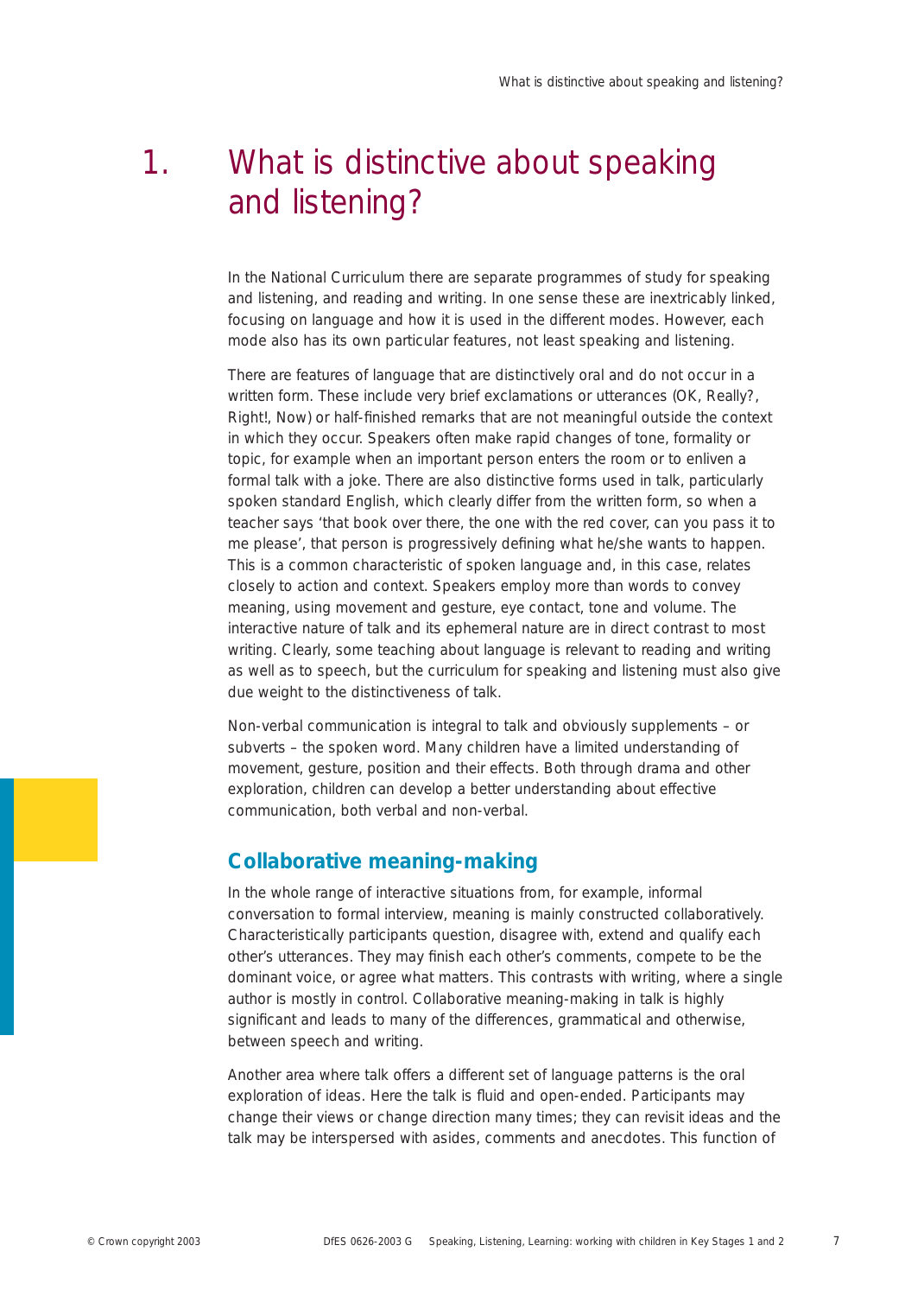talk is often exploited in classrooms but it is likely that such explorations would be more successful if the patterns of language needed were to be explicitly identified and taught.

### **Variation and range**

In comparison with writing, spoken language is more varied in terms of purpose, context and levels of formality. Because of its relatively permanent nature, writing serves purposes where time or distance are significant. Because the written code is fairly fixed, the range of styles and expression is more limited, so that even where writers attempt to replicate speech they can only use some accepted conventions to indicate informality in the talk being portrayed. Actual talk varies far more and children need to be taught about how, when and why such variety happens and how to use this repertoire effectively. There are particular challenges for children learning English as an additional language to capture the meaning of idioms and different language varieties, including spoken standard English.

### **Personal and social development**

Social relationships are mostly enacted through talk. Levels of intimacy or formality may be tried out and instant feedback means constant adjustment of tone, register or content. These nuances can be explored in role-play and drama where children can 'try out' different relationships. Acceptability of talk in different contexts, as indicated by its reception, is vital knowledge for children.

So while speech and writing have much in common, which general teaching of English will enhance, there are other areas that are distinctive and need to be explicitly addressed in the classroom.

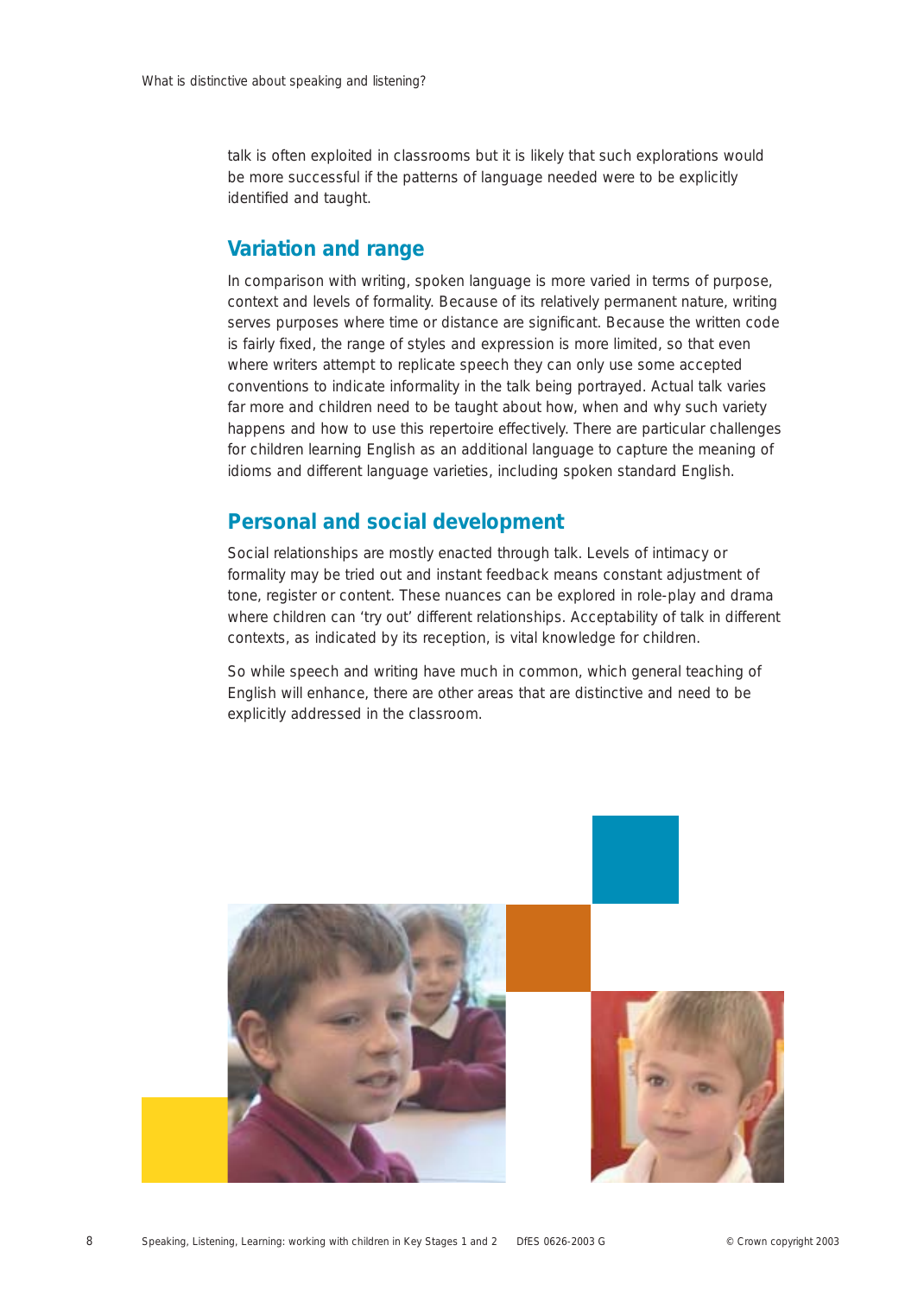### **Taking account of the distinctive features of spoken language in planning**

Whether spoken or written, all languages vary according to the functions they serve. It is helpful to think of three main factors contributing to this variation in talk.



#### **What is being talked about?**

Emphasis on subject content or topic means developing necessary knowledge including specific vocabulary and expressions. For example, in a science lesson on testing forces, children need to understand the concept of fair test, use words like *speed* and *distance*, and be able to make comparisons between *length*, *height* and *weight*. When talking about drama, children need some technical vocabulary to describe the effects of *characterisation*, *costume* and *vocal expression*.

### **Who is talking?**

To carry out the different roles in effective group work, children need to learn the language associated with them. For example, how to support others in the group by building on or clarifying contributions, ways of taking the lead and ensuring everyone has a turn to speak, how to introduce a new idea or change the topic and how to make relevant written notes of the outcome of the discussion. As children move between pairs, groups and the class as a whole, they need to adapt their language from lesser to greater formality.

#### **What kind of talk?**

Sometimes the aim of the lesson will be for children to create spoken texts of particular kinds, such as oral stories, spoken arguments, dramatic dialogue or extended contributions in whole-class discussion. The language needed here is more explicit, and contains more formal types of structuring conventions than language used in accompanying action or in a conversation with a group of friends. Children need to understand how to develop these more sustained forms of talk through hearing them demonstrated, paying attention, for example, to the ways speakers connect longer utterances, sequencing and emphasising their ideas.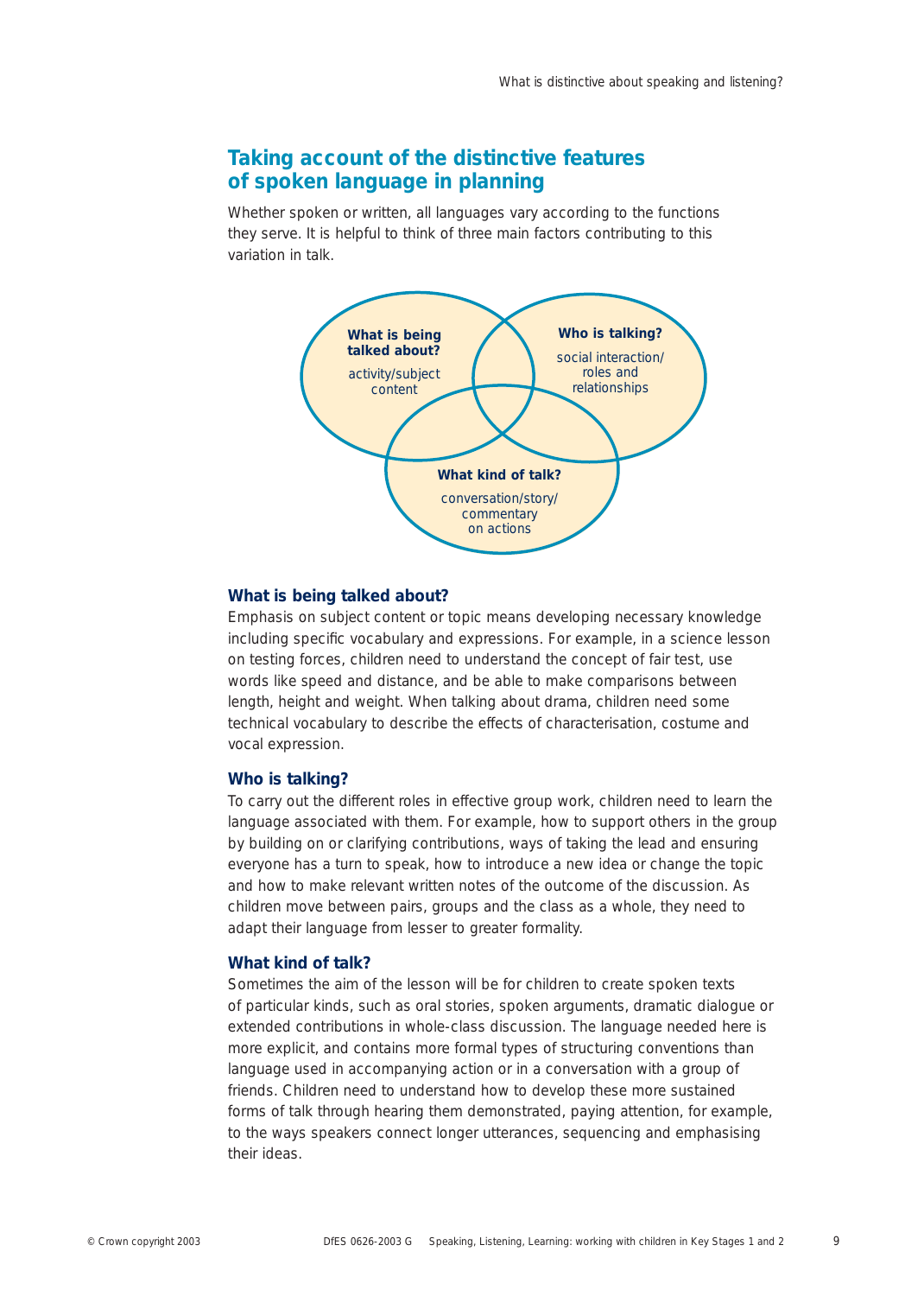In practice, all these dimensions of language in use arise in the course of a complete lesson sequence, but the Objectives highlight what is most relevant for a particular activity. For example, in Year 3 Listening, children need to learn the language needed to talk about the presentational features of a broadcast (Objective 30); in Year 4 Group discussion and interaction, they are learning the language associated with carrying out specific roles in groups (Objective 39); in Year 5 Speaking, they are devising and telling a story using specific techniques (Objective 48). Within each sequence, teachers' planning has also involved implicit or explicit attention to the other variables without which the work could not be completed.

The connections between topic, social interaction and type of talk are particularly fluid and dynamic in spoken exchanges, as speakers adjust what they say and how they say it according to the responses from others. Effective teaching of speaking and listening takes account of the ways these different factors bear on children's success in the main focus of any activity.

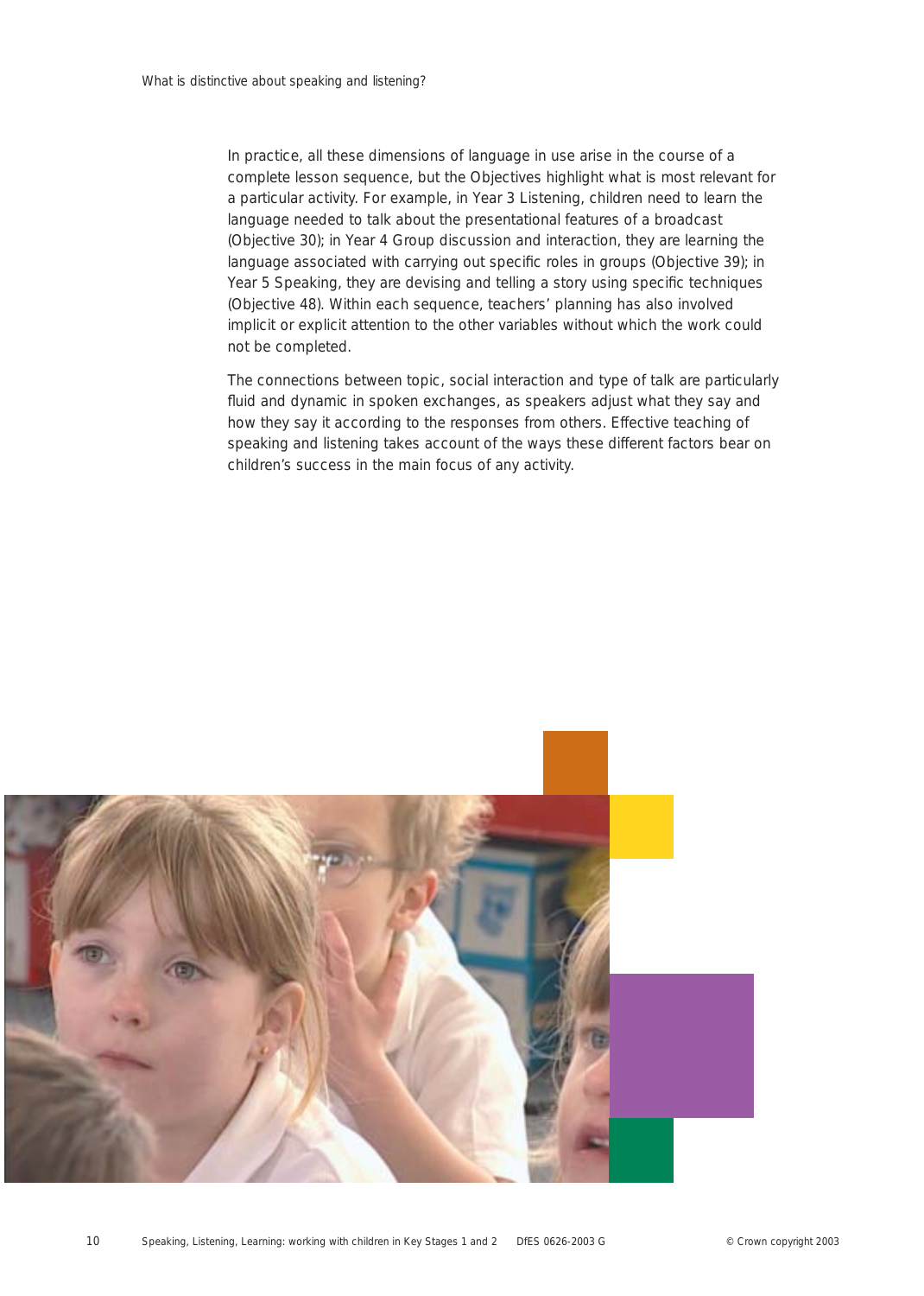# 2. Speaking and listening in all areas of the curriculum

Speaking and listening, reading, and writing are interdependent. Teaching and learning about language and how it is used in the different modes will develop all three of them. Most children try out ideas in talk long before they are able to try to pin them down in writing. Reading aloud helps children to become familiar with the cadences and uses of English. For many children, expressing ideas orally is easier than in writing, where it is more complicated to orchestrate all the necessary skills. The discipline of writing, which involves precision and clear articulation of meaning for a distant reader, aids clarity in oral communication too. Reading gives children models of language, and discussion of texts helps them to take such language into their own repertoire. So speaking and listening, reading, and writing are not only interdependent, but also mutually enhancing.

All areas of the curriculum offer distinctive opportunities for developing children's speaking and listening. The purposes and types of talk appropriate in different subjects – such as hypothesis and experimenting in science, causal reasoning in history, creating patterns in poetry, discussions of issues in PSHE – provide specific opportunities for speaking and listening. Therefore, it is necessary to teach speaking and listening explicitly across the curriculum, not just in English. Teaching units already planned need to be developed to create specific teaching opportunities and to extend and reinforce children's skills. The teaching sequences (see *Teaching objectives and classroom activities* booklet, section 3) give examples of how this can be done.

### **Diversity and inclusion**

The range of speaking and listening opportunities helps in responding to pupils' diverse learning needs. Children's differing social skills mean they need to work in groups of different sizes and compositions. Drama is also a way of promoting social and emotional development as well as extending children's ways of expressing themselves. Children who speak English as an additional language benefit from hearing and participating in extended speaking. When working with new learners of English, it is important to check that they understand the key words needed for any topic being discussed, and also to enable them to exploit their knowledge of word meanings in other languages. The techniques suggested in these materials, such as explicit modelling, offering thinking time and reflecting on oral work, are helpful in providing differentiated support.

The oral sharing of experiences and ideas supports equality of opportunity in terms of access to the curriculum and promotes children's motivation and engagement across subjects. As children's strengths and preferred learning styles differ, those children who are less comfortable and successful with written forms can communicate effectively and develop confidence through speaking and listening.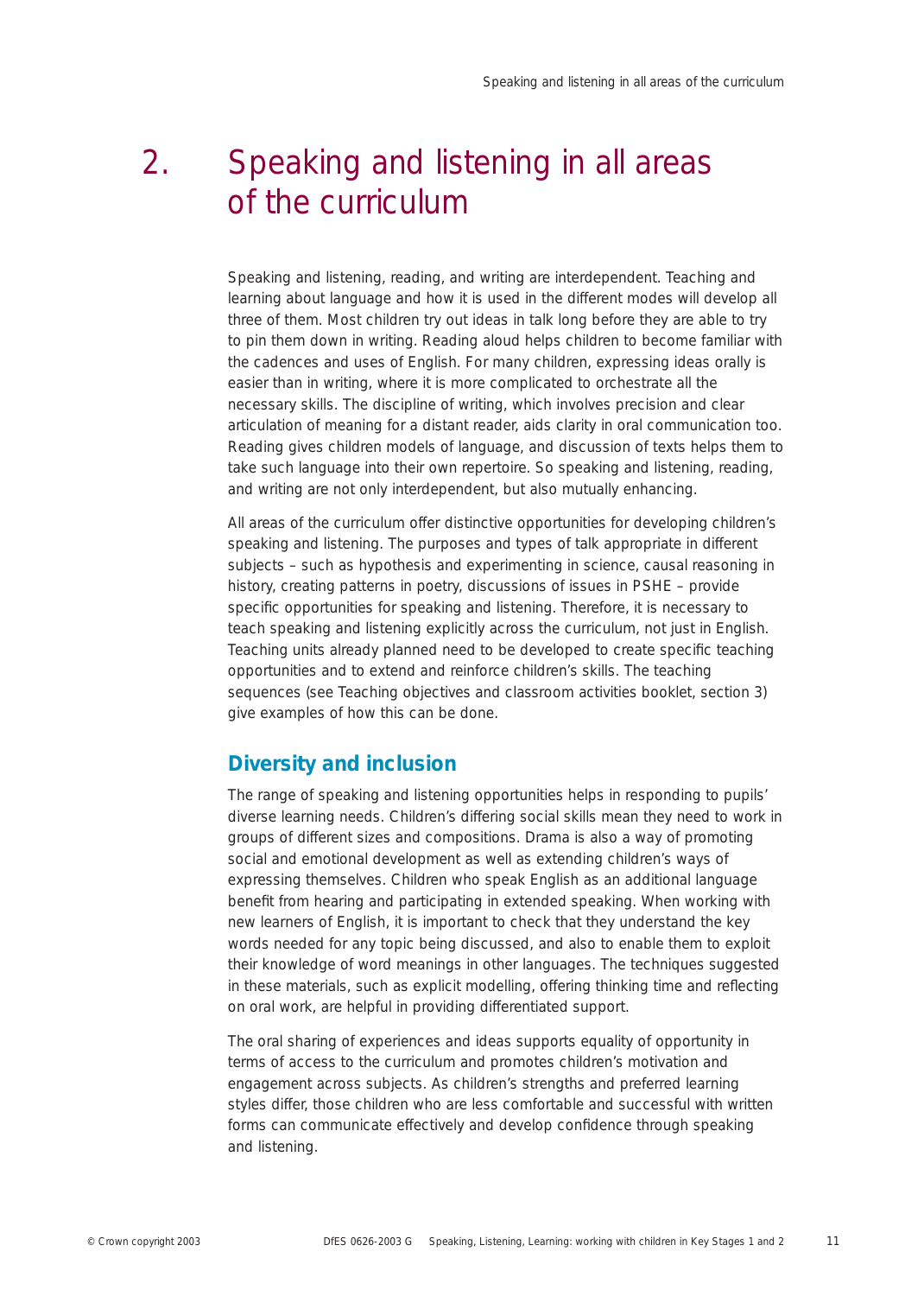Extended discussion between teachers and children can enable problems to be resolved, especially where children are expected to support each other rather than work in competition. Cultural differences influence the ways children speak to their peers and adults. Children need carefully organised opportunities to learn different ways of interacting and to work with others who are more confident and versatile.

Characteristics of the talk of boys and girls often differ. Girls are generally more collaborative, supporting each other and developing ideas together. Boys often like to propose ideas, to use language dramatically and to move on fast rather than develop detail. Such differences can be tackled, and children's repertoires extended, by planning different groups, partners, classroom seating and activities. Embedding speaking and listening across the curriculum builds on children's preferences and strengths as well as challenging them in areas where they are less strong.

### **Opportunities in literacy**

In literacy, children are regularly engaged in responding to, analysing and creating texts in whole-group and guided sessions. In reading, working out why characters behave in particular ways, speculating about their feelings, explaining the effect on the reader of particular images or techniques, or comparing the effectiveness of two different reports all provide ideal contexts for the kind of teaching approaches outlined in this booklet. Ideas can be clarified and extended, options explored and alternative views considered by children and the teacher together.

When writing in a whole-class context or in groups, the use of dialogue can help children to explain and justify choices, consider how effectively a particular text works and how it could be improved, and organise and rehearse ideas in advance of setting them down on paper. In such dialogue, alternative responses and viewpoints are recognised and valued, opinions need to be justified and ideas must be clarified and organised. Talk is a key underlying factor in the development of literacy as well as a central feature of any successful teaching and learning.

Speaking and listening is relevant to all parts of the literacy hour.

- In whole-class work, shared reading and writing provide opportunities for discussion when working in detail on texts, looking at meaning and considering the use of literary techniques to achieve particular effects.
- In group and paired work all children should be encouraged to participate and share ideas.
- During independent work children have opportunities to share ideas in in-depth work, helping them to reflect on and refine their learning and to extend their thinking.
- Plenaries can involve oral evaluation and consolidation of what has been learned, complemented by moving the learning on.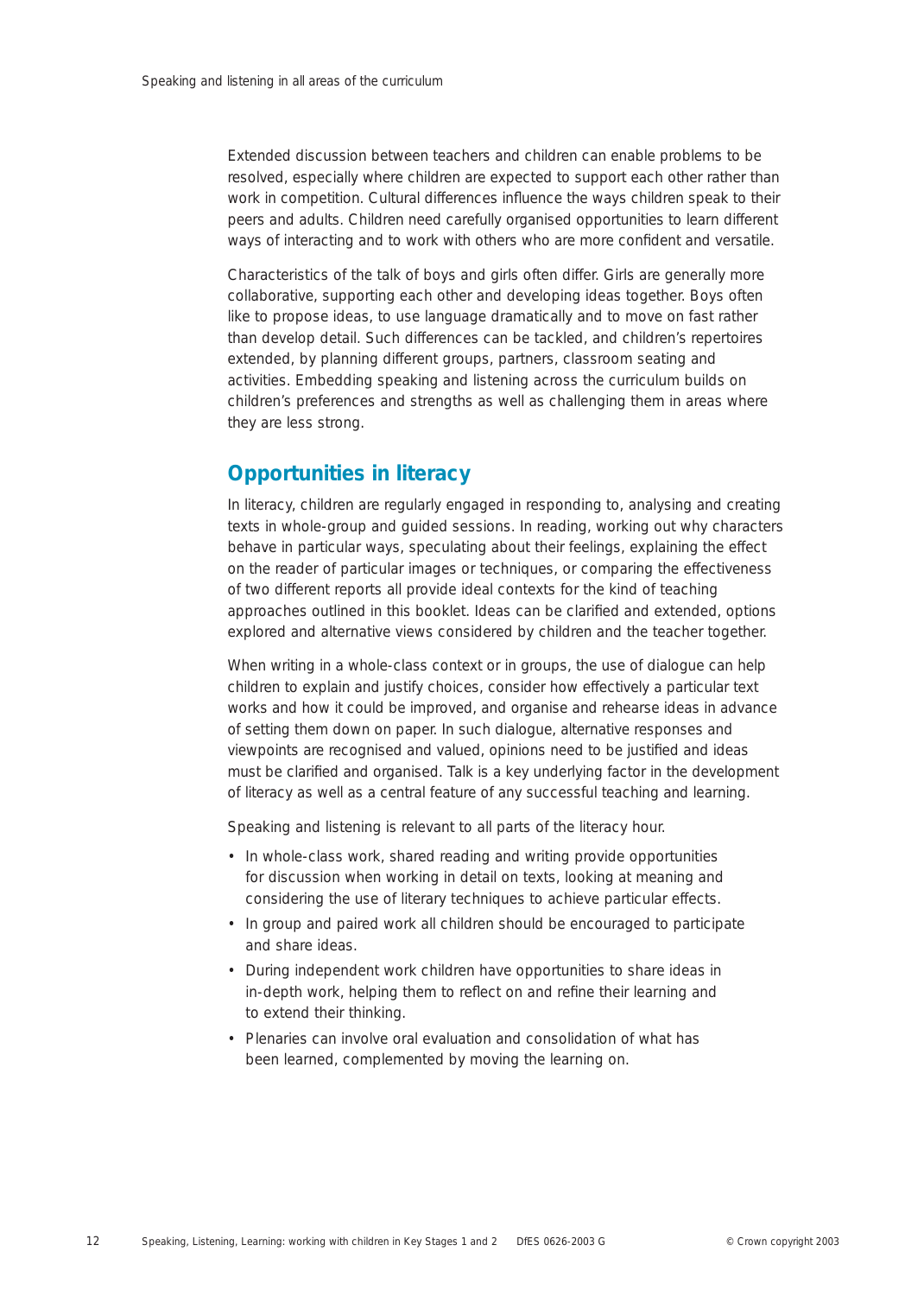### **Opportunities in mathematics**

In mathematics, it is important for children to use the correct terms and vocabulary. In number, for example, discussing what happens to a number when multiplied by another number is an opportunity to introduce the vocabulary of multiplication and establish that the answer does not always get bigger. In lessons on shape and space, children identify properties of particular shapes, describing what they see and what they think will happen, for example, when two or more shapes are joined together to make a new one. Their answers can then be tested and discussed. When handling data, children have the opportunity to describe, interpret, predict and hypothesise, using the data they collect and represent. Oral work fosters the essential skills involved in using and applying mathematics – problem solving, reasoning and communication.

Speaking and listening is integral to the daily mathematics lesson, especially where the work goes beyond simple recall or the routine following of procedures.

- In the oral and mental starter, children are expected to give more than a single short oral response, explaining and justifying their strategies to others.
- In the main part of the lesson, children often need to apply what they already know to new problems and situations. During written or practical work, it is useful to draw the class together to explore problems by inviting a child or a group to explain their thinking to the class.
- In the plenary, feedback involves explaining what has been learned and identifying any misconceptions and what needs to be taught next, particularly inviting children to consider what they have been learning and then explain how to apply it to a problem.

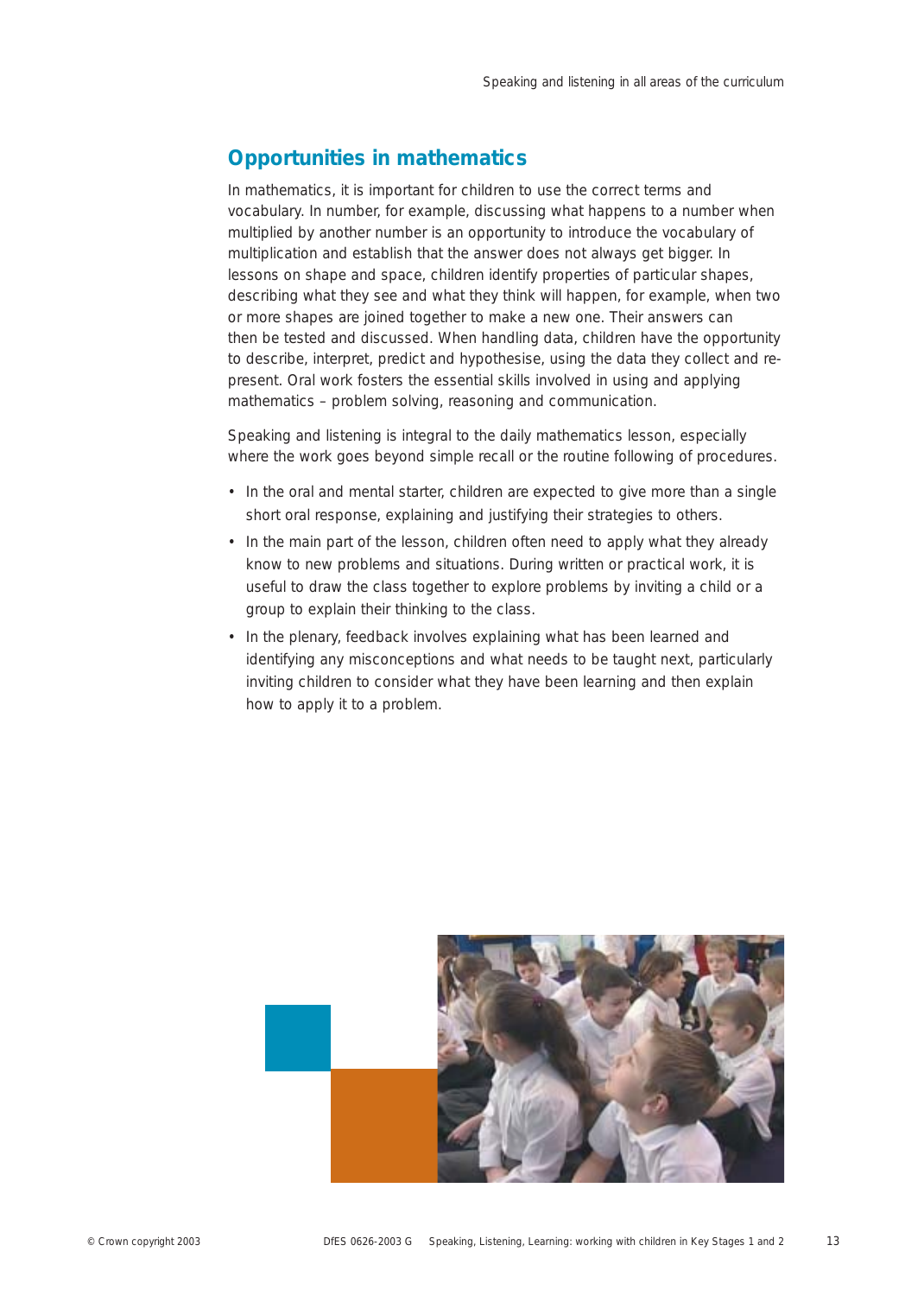# **Opportunities across the curriculum**

The objectives for speaking and listening can be built into all areas of the curriculum. The following table shows some ways in which the objectives can be linked to different subjects.

### **Year 1**

| <b>Teaching objective</b> |                                                                                                                                                          | Example of subject link                                                                                                                                                                                 |
|---------------------------|----------------------------------------------------------------------------------------------------------------------------------------------------------|---------------------------------------------------------------------------------------------------------------------------------------------------------------------------------------------------------|
| Term 1                    | 2. Listening<br>to listen with sustained concentration                                                                                                   | Geography<br>Identifying points of interest when listening to the<br>lollipop man or lady talking about safety in the<br>street outside the school                                                      |
| Term 2                    | 6. Listening<br>to listen and follow instructions<br>accurately, asking for help and<br>clarification if necessary                                       | Information and communication technology<br>Learning about how to use familiar technology such<br>as television or mechanical toys, by listening to<br>instructions and placing them in the right order |
| Term 3                    | 10. Listening<br>to listen to tapes or videos and express<br>views about how a story or information<br>has been presented                                | Art and design<br>Learning to select and describe key features of a<br>video on Andy Goldsworthy's sculptures, identifying<br>what it tells them about how he uses natural materials                    |
|                           | 11. Group discussion and interaction<br>to explain their views to others in a small<br>group, and decide how to report the<br>group's views to the class | <b>Music</b><br>Learning to describe sounds and suggest to other<br>members of the class how they might make sounds<br>that would portray different feelings                                            |

### **Year 2**

| <b>Teaching objective</b> |                                                                                                                                                                                | <b>Example of subject link</b>                                                                                                                                                                |
|---------------------------|--------------------------------------------------------------------------------------------------------------------------------------------------------------------------------|-----------------------------------------------------------------------------------------------------------------------------------------------------------------------------------------------|
| Term 1                    | 14. Listening<br>to listen to others in class, ask relevant<br>questions and follow instructions                                                                               | <b>Mathematics</b><br>Listening in 'Guess my shape' game, where one child<br>chooses a shape and others have 20 questions to<br>work out which one is selected                                |
|                           | 15. Group discussion and interaction<br>to listen to each other's views and<br>preferences, agree the next steps<br>to take and identify contributions by<br>each group member | <b>Religious education</b><br>Children work together to research information about<br>a place of worship to visit, share out tasks needed to<br>prepare for the visit and how to follow it up |
|                           | 16. Drama<br>to adopt appropriate roles in small<br>or large groups and consider alternative<br>courses of action                                                              | <b>History</b><br>Developing a plot and characters based on the<br>Fire of London and considering how characters react                                                                        |
| Term 2                    | 19. Group discussion and interaction<br>to ensure everyone contributes,<br>allocate tasks, consider alternatives<br>and reach agreement                                        | <b>Science</b><br>Working collaboratively in planning, predicting and<br>carrying out an investigative task in science about<br>growing plants                                                |
| Term 3                    | 21. Speaking<br>to use language and gesture to support<br>the use of models/diagrams/displays<br>when explaining                                                               | Design and technology<br>Showing how, for example, puppets or vehicles<br>work, combining language and gesture                                                                                |
|                           | 22. Listening<br>to listen to a talk by an adult, remember<br>some specific points and identify what<br>they have learned                                                      | <b>PSHE</b><br>Considering how a speaker, talking about how to use<br>medicines safely, emphasises the main points and<br>responds to listeners' reactions                                    |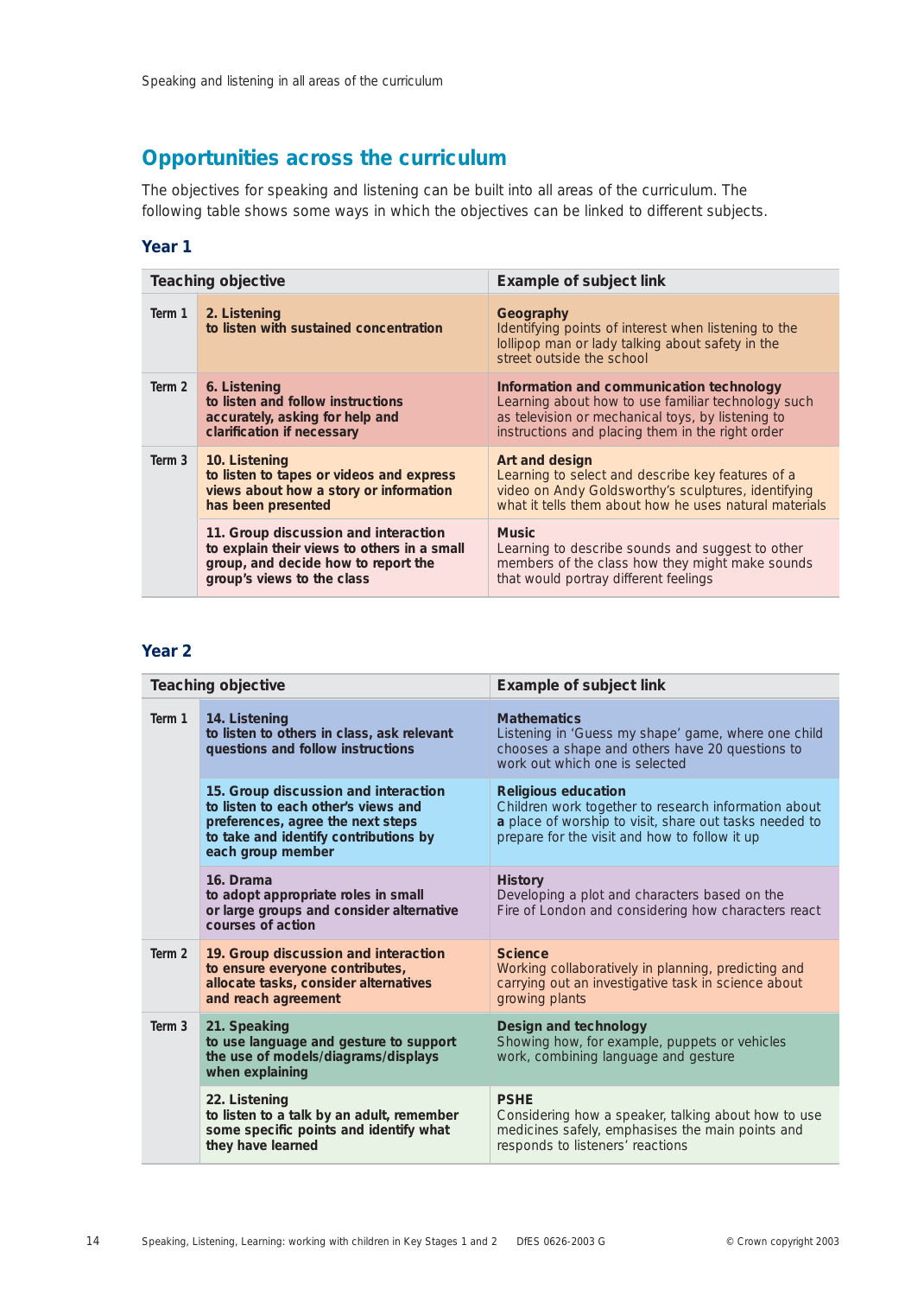### **Year 3**

| <b>Teaching objective</b> |                                                                                                                                                                          | <b>Example of subject link</b>                                                                                                                                               |
|---------------------------|--------------------------------------------------------------------------------------------------------------------------------------------------------------------------|------------------------------------------------------------------------------------------------------------------------------------------------------------------------------|
| Term 1                    | 25. Speaking<br>to explain a process or present<br>information, ensuring items are clearly<br>sequenced, relevant details are included<br>and accounts ended effectively | Geography<br>Using language to structure information about the use<br>of land in the area around the school, taking account<br>of listeners' knowledge                       |
|                           | 27. Group discussion and interaction<br>to use talk to organise roles and action                                                                                         | <b>Science</b><br>Planning and carrying out an investigation<br>into the diets of animals, organising jobs and<br>meeting deadlines                                          |
| Term 2                    | 31. Group discussion and interaction<br>to actively include and respond to all<br>members of the group                                                                   | <b>Mathematics</b><br>Encouraging contributions by use of questions, in<br>discussion about different mental strategies used to<br>solve calculations and real life problems |
| Term 3                    | 33. Speaking<br>to sustain conversation, explaining<br>or giving reasons for their views or choices                                                                      | Design and technology<br>Making extended contributions, choosing<br>equipment for a classroom task, e.g. Packaging<br>or Moving Monsters                                     |
|                           | 36. Drama<br>to use some drama strategies to explore<br>stories or issues                                                                                                | <b>Religious education</b><br>Working with different techniques to explore key<br>aspects of stories, e.g. Rama and Sita                                                     |

### **Year 4**

| <b>Teaching objective</b> |                                                                                                                                                                           | Example of subject link                                                                                                                                                                                                 |
|---------------------------|---------------------------------------------------------------------------------------------------------------------------------------------------------------------------|-------------------------------------------------------------------------------------------------------------------------------------------------------------------------------------------------------------------------|
| Term 1                    | 37. Speaking<br>to use and reflect on some ground rules<br>for dialogue                                                                                                   | <b>History</b><br>Through a discussion of what Henry VIII was like as<br>a person, learning to present ideas appropriately,<br>listen to others and modify interpretations to<br>construct valid historical conclusions |
|                           | 39. Group discussion and interaction<br>to take different roles in groups and use<br>language appropriate to them, including<br>roles of leader, reporter, scribe, mentor | <b>Music</b><br>Learning to work with others to agree the sounds they<br>would use to describe different moods and effects<br>and how they could make it work better                                                    |
| Term 2                    | 41. Speaking<br>to respond appropriately to the<br>contributions of others in the light of<br>alternative viewpoints                                                      | <b>Religious education</b><br>Discussing whether Easter is an important<br>religious celebration for Christians today                                                                                                   |
|                           | 43. Group discussion and interaction<br>to use time, resources and group<br>members efficiently by distributing tasks,<br>checking progress, making backup plans          | Information and communication technology<br>In groups, decide how to use more advanced<br>features of a word processor to compose and<br>edit text for a specific audience                                              |
| Term 3                    | 47. Drama<br>to create roles showing how behaviour<br>can be interpreted from<br>different viewpoints                                                                     | <b>PSHE</b><br>Presenting characters as they might see themselves,<br>then as others see them in a situation where bullying<br>is taking place                                                                          |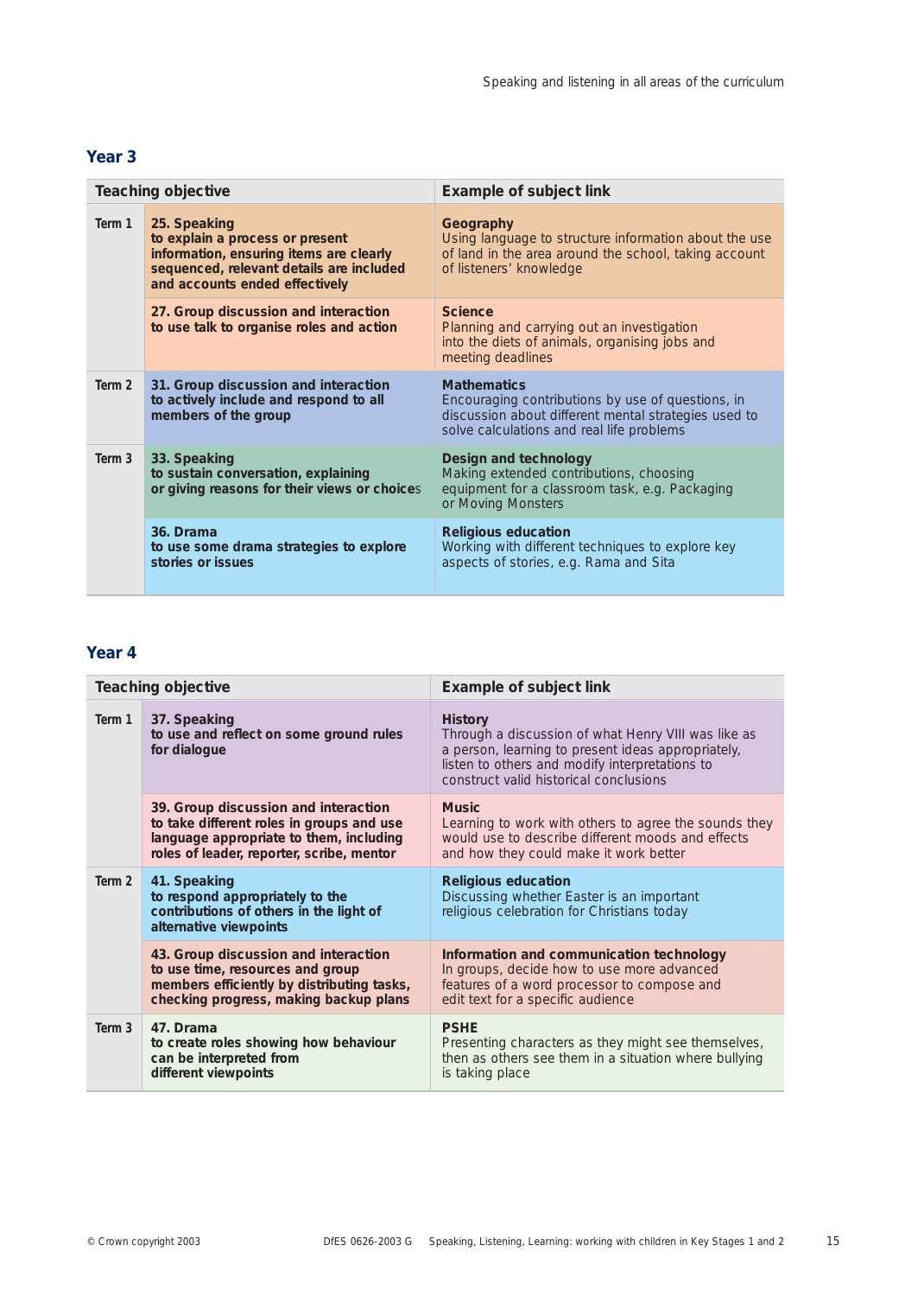### **Year 5**

| <b>Teaching objective</b> |                                                                                                                               | <b>Example of subject link</b>                                                                                                                                                                                    |
|---------------------------|-------------------------------------------------------------------------------------------------------------------------------|-------------------------------------------------------------------------------------------------------------------------------------------------------------------------------------------------------------------|
| Term 1                    | 49. Listening<br>to identify some aspects of talk<br>which vary between formal and<br>informal occasions                      | Geography<br>Contrasting excerpts from national and children's<br>TV about the problems of getting clean water in a less<br>economically developed country                                                        |
|                           | 50. Group discussion and interaction<br>to plan and manage a group task over<br>time by using different levels<br>of planning | <b>Mathematics</b><br>Using knowledge of group roles to organise and<br>accomplish a collaborative activity, e.g. following a<br>question through the 'Handling data' cycle                                       |
| Term 2                    | 54. Drama<br>to reflect on how working in role helps<br>to explore complex issues                                             | <b>History</b><br>Sustaining work in role to explore issues from different<br>perspectives in a unit of work on refugees in WWII                                                                                  |
| Term 3                    | 55. Listening<br>to analyse the use of persuasive language                                                                    | <b>Science</b><br>Noting techniques used in health promotion materials,<br>e.g. a video on the harmful effects of drugs                                                                                           |
|                           | 56. Group discussion and interaction<br>to understand different ways to take the<br>lead and support others in groups         | Art and design<br>Identifying how to organise, chair, report, listen<br>constructively and draw others into a discussion<br>about which story, myth or legend to use as<br>inspiration for their work in textiles |

### **Year 6**

| Teaching objective |                                                                                                                                                   | <b>Example of subject link</b>                                                                                                                                                                                                          |
|--------------------|---------------------------------------------------------------------------------------------------------------------------------------------------|-----------------------------------------------------------------------------------------------------------------------------------------------------------------------------------------------------------------------------------------|
| Term 1             | 58. Speaking<br>to use a range of oral techniques<br>to present persuasive argument                                                               | <b>PSHE/Citizenship</b><br>Attracting and holding listeners' attention through<br>what is said and how it is delivered in a debate about<br>what type of new playground equipment should be<br>chosen for the school                    |
|                    | 60. Group discussion and interaction<br>to understand and use a variety of<br>ways to criticise constructively and<br>respond to criticism        | Information and communication technology<br>Using a multi-media authoring programme to present<br>linked pages, incorporating images, sounds and text,<br>adjusting ideas about style and content in discussion<br>with others          |
| Term 2             | 62. Listening<br>to make notes when listening for<br>a sustained period and discuss how<br>note taking varies depending on<br>context and purpose | <b>Science</b><br>Listening to two different presentations on<br>micro-organisms, for example living safely with<br>micro-organisms and micro-organisms in the service<br>of humans and noting how practical advice relates<br>to facts |
|                    | 63. Group discussion and interaction<br>to consider examples of conflict and<br>resolution, exploring language used                               | <b>Religious education</b><br>In a discussion about prejudice and discrimination,<br>referring to key beliefs and teaching in religion,<br>compare and contrast religious and secular values                                            |
| Term 3             | 65. Speaking<br>to use techniques of dialogic talk<br>to explore ideas, topics or issues                                                          | Design and technology<br>In an assignment on shelters, children explore<br>ideas, make decisions and choices about allocating<br>tasks and materials suitable for adventure<br>playground equipment                                     |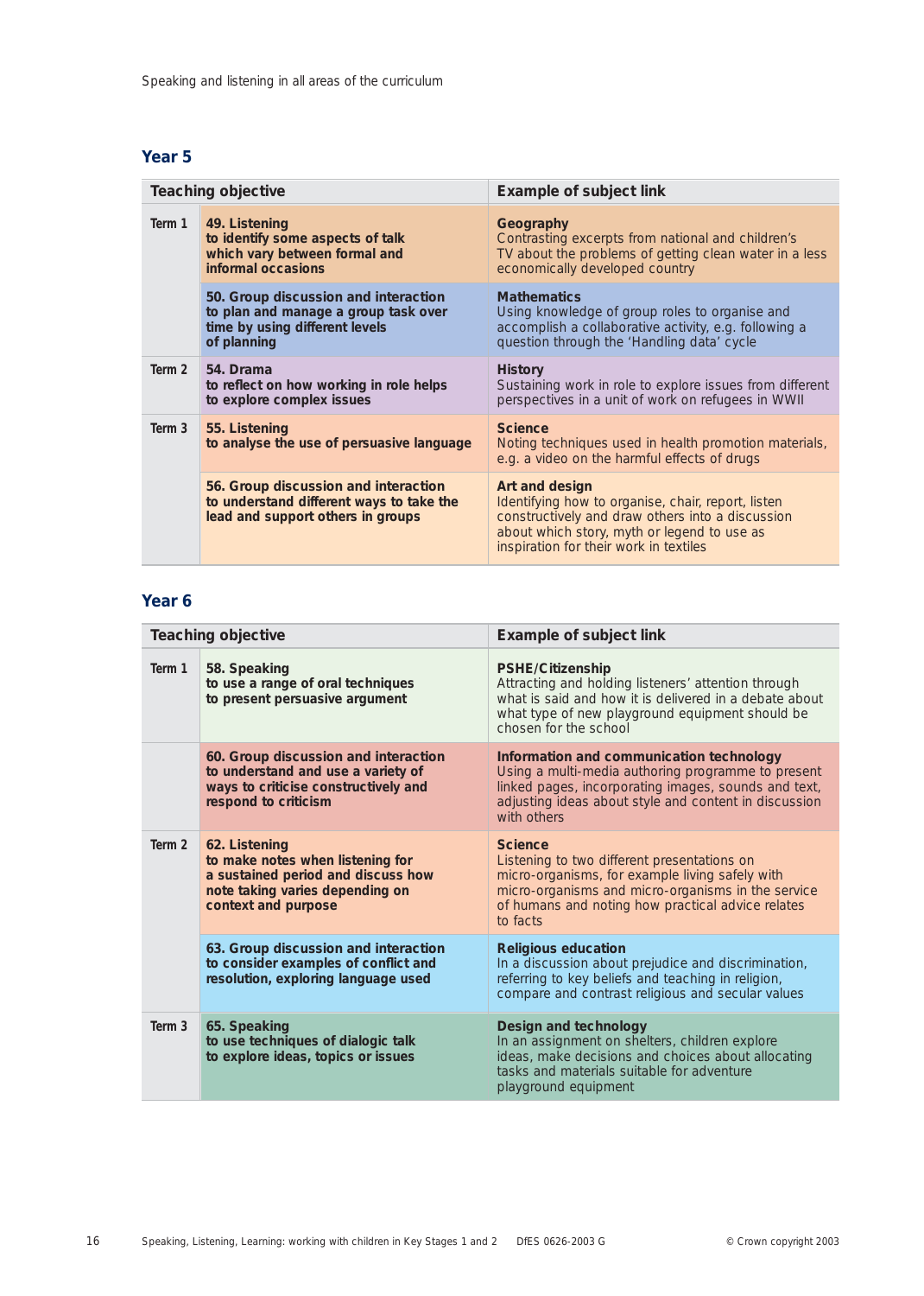### **Planning teaching time**

Given the significance of speaking and listening for children's learning and overall language development, it is important to allow adequate curriculum time for it to be taught and to maximise opportunities for its consolidation within existing provision. Speaking and listening objectives need to be taught explicitly and systematically, albeit usually through the medium of different curriculum areas, and require a discrete time allocation. There should also be opportunities, both planned and incidental, for children to revisit, apply and extend the speaking and listening skills which they have been explicitly taught.

Having a weekly period in the timetable for 'speaking and listening' might help to ensure that specific and systematic teaching takes place but it is unlikely to make the best use of opportunities provided in the whole curriculum. In this guidance, four teaching objectives for speaking and listening are set out for each term from Year 1 to Year 6. When teachers are drawing up medium-term plans, these four speaking and listening objectives can be allocated to the most appropriate curriculum areas for specific teaching, then extending and reinforcing. Once identified, the relevant curriculum units can be allocated slightly more overall time, and specific opportunities for teaching the speaking and listening objective within the unit can be planned. If a history unit, for instance, is identified in this approach, the history objective(s) should take precedence most of the time but, at certain points, the teacher and class will actively concentrate on developing the specified speaking and listening skills within the context of the unit.

Just as it is important to identify clearly the place where the speaking and listening objectives are explicitly taught, it is also helpful to pinpoint places in the timetable where they can be extended, reinforced and assessed. All subjects, including the literacy hour and daily mathematics lesson, have the potential to provide opportunities for extending and reinforcing the term's speaking and listening objectives. As teachers become more familiar with the objectives, further opportunities will become apparent in the course of teaching to reinforce the current and previous term's objectives.

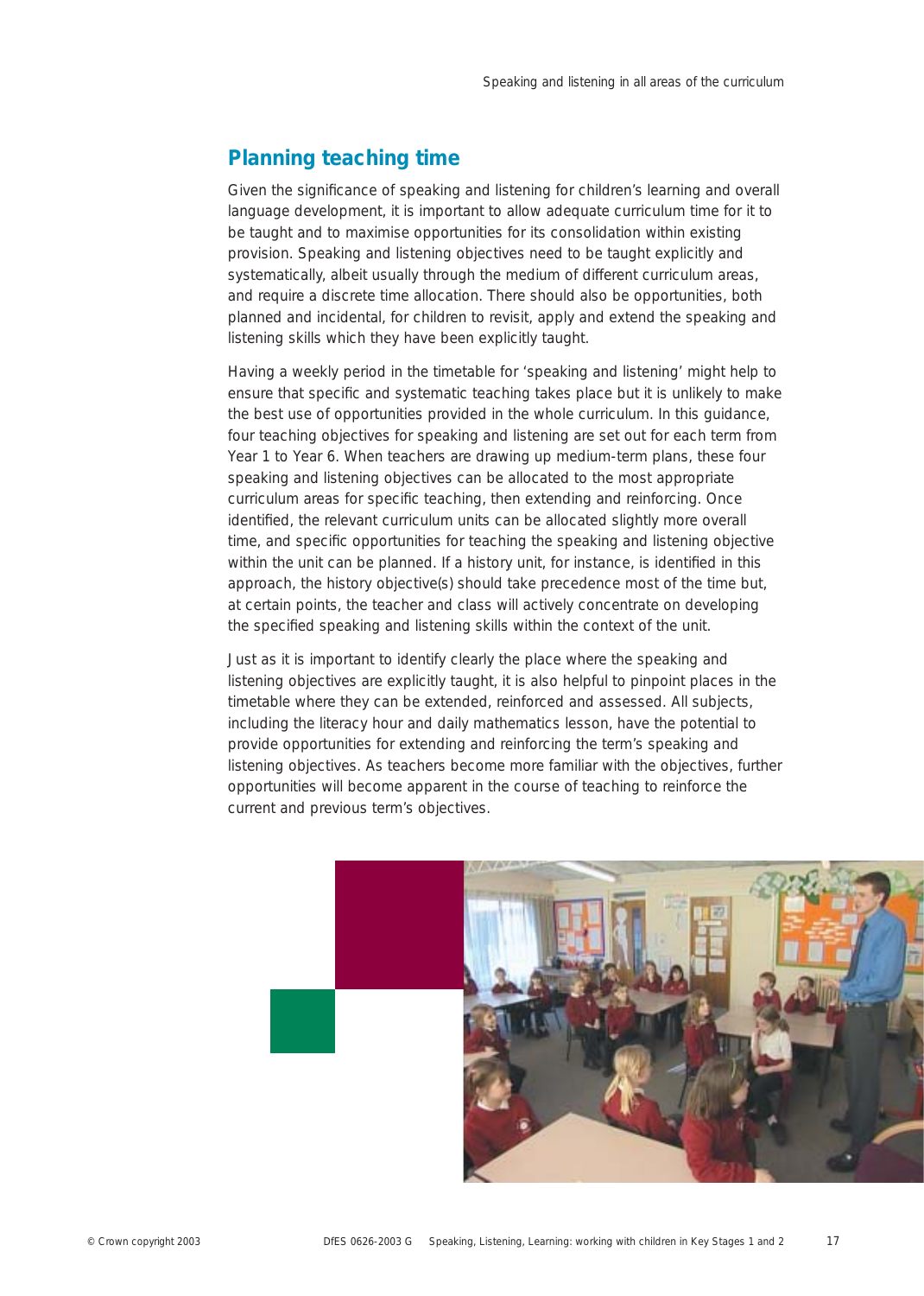In a Year 4 class, for example, the teacher might incorporate the speaking and listening objectives into existing planning as follows:

### **Year 4 Term 1**

#### **Speaking**

**To use and reflect on some ground rules for dialogue**

- **• context for explicit teaching**
- *History Unit 7: Why did Henry VIII marry six times?* Children work on a range of information from different sources about the Tudor period, developing and comparing interpretations and learning to support these with evidence. They learn to make structured, extended contributions speaking audibly, making meaning explicit

and listening actively. **• extending and reinforcing** In literacy, text level work in Reading on the way characters and settings are built up from small details and in Writing, developing character sketches based on historical facts.

#### **Listening**

**To compare the different contributions of music, words and images in short extracts from TV programmes** 

**• context for explicit teaching** *Science Unit 4A: Moving and growing.* When using video or CD-ROM resources for this unit, children identify features of the presentation that help them to understand how muscles and bones work together. They learn to analyse qualities of a narrator's voice that contribute to impact.

**• extending and reinforcing** In music, children identify different ways of 'painting with sound' and talk about how these effects differ from and sometimes support spoken words.

#### **Group discussion and interaction**

**To take different roles in groups and use language appropriate to them, including roles of leader, reporter, scribe and mentor**

- **• context for explicit teaching**
- *Mathematics: Problems involving real life planning food for a party.* Given a fixed sum of money and information about the costs of certain foods, children work together to devise a suitable menu for a party of 10. They use calculation and problem-solving skills to decide what is necessary and affordable, and learn to sustain roles when carrying out a group decision-making task.
- **• extending and reinforcing** In design and technology, in work on sandwich snacks, children use their knowledge of group roles as they cooperate to prepare some of their chosen foods.

#### **Drama**

**To comment constructively on plays and performance, discussing effects and how they are achieved**

- **• context for explicit teaching** After working on *NLS text objective 13, writing playscripts using known short stories.* Children go on to perform a selection of these and compare the effects achieved by different groups.
- **• extending and reinforcing** In art and design, children look at the ways visual and other effects are created in different media as they explore ways to convey the atmosphere and story of a dream.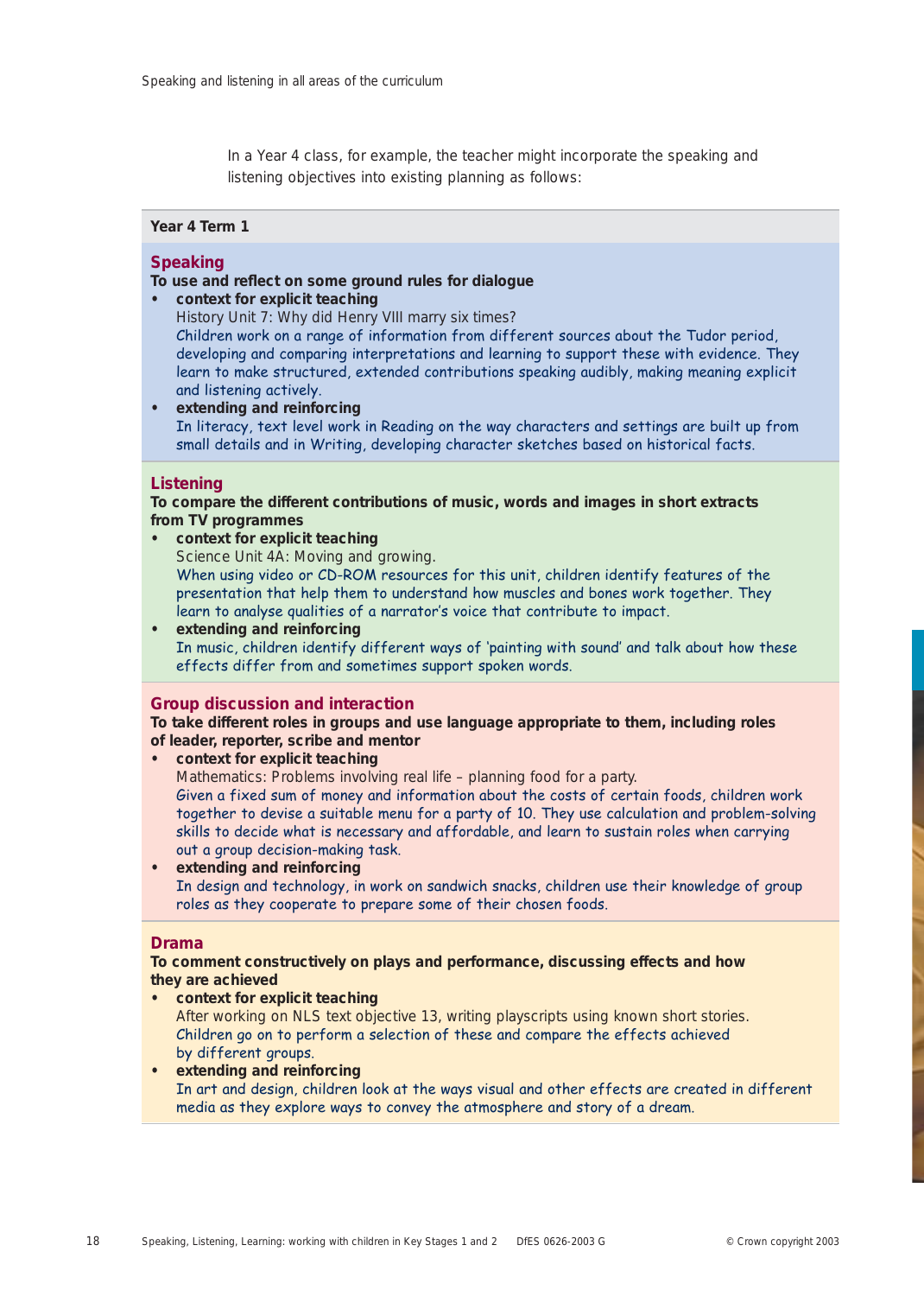# 3. Making it work in the classroom

The role of the teacher is central to developing children's talk in the classroom. Teacher behaviours have a significant impact on what children say, how they say it and the opportunities they have to develop their skills as speakers and listeners. Parents are also important in supporting the school's work in speaking and listening. It is helpful to explain to them how talk contributes to learning throughout the whole curriculum.

All good teaching of speaking and listening involves:

- modelling appropriate speaking and listening, including as a supportive and probing listener;
- encouraging sensitive interaction;
- ensuring goals are set with clear criteria for success;
- planning opportunities for children to investigate, apply and reflect on language in use.

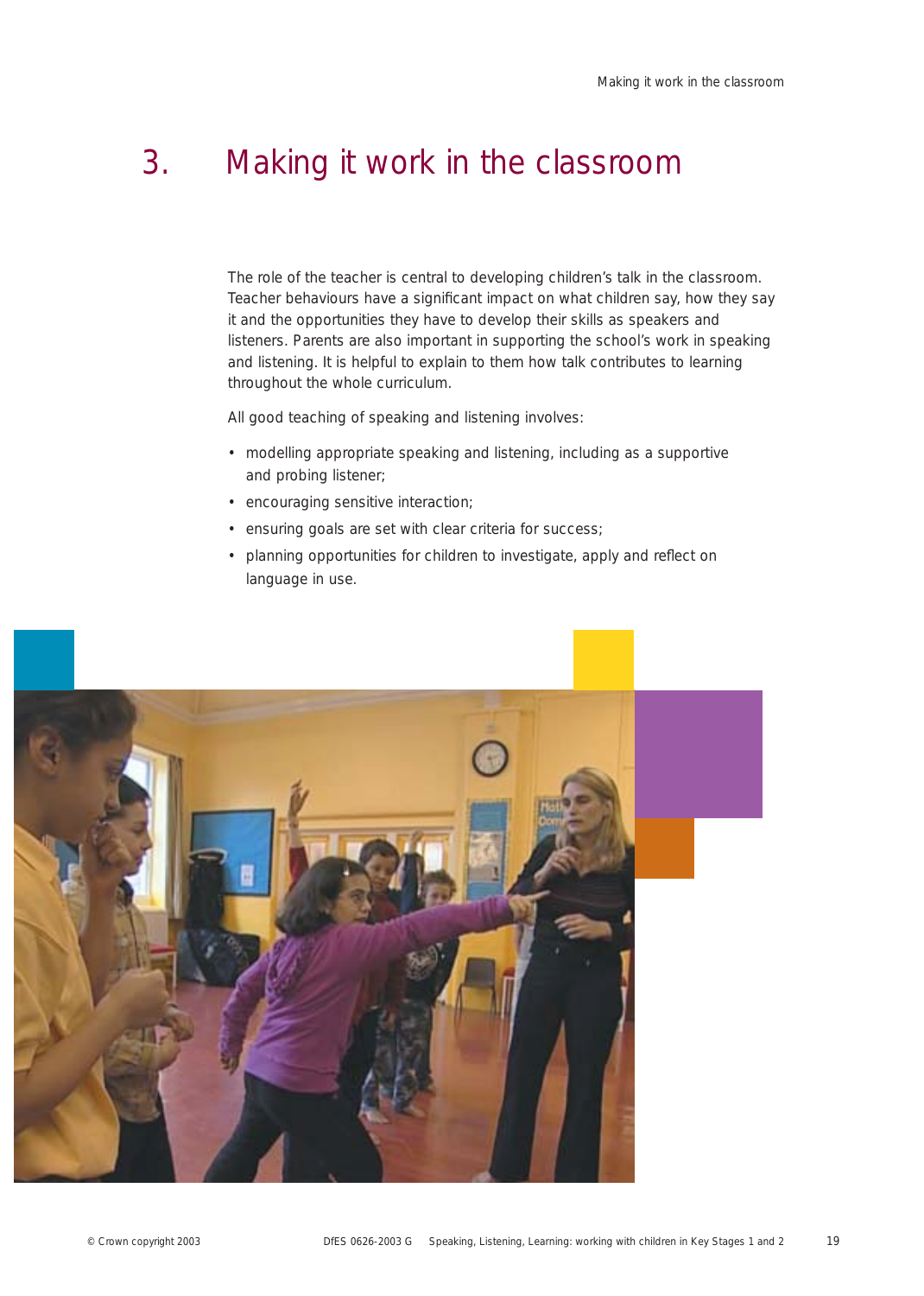### **Essential experiences for children**

Children should be regularly involved in work which encourages them to use talk effectively and see its value.

Teachers should ask questions about classroom practice such as:

- **when** is speaking and listening the focus of an activity, such as contributing to group discussion, asking questions at an interview, listening actively to a speaker?
- **when** is speaking and listening the outcome, such as taking on a specific role during discussion, a prepared talk or report, a performance, or a reading?
- **where** does discussion and group work result in action, such as agreement on a course of action, the solving of a problem or the production of a leaflet?
- **how** are structures and deadlines made clear and adhered to so that time is not wasted and talk is purposeful?
- **how** do different children undertake different tasks and when do they need to collaborate and negotiate to achieve an overall aim?
- **when** are children the experts and when do they genuinely have information to tell others?
- **where and when** do children have the opportunity to rehearse, practise and apply newly acquired speaking and listening skills?
- **how and where** do children reflect on their use of talk and its impact on their learning?

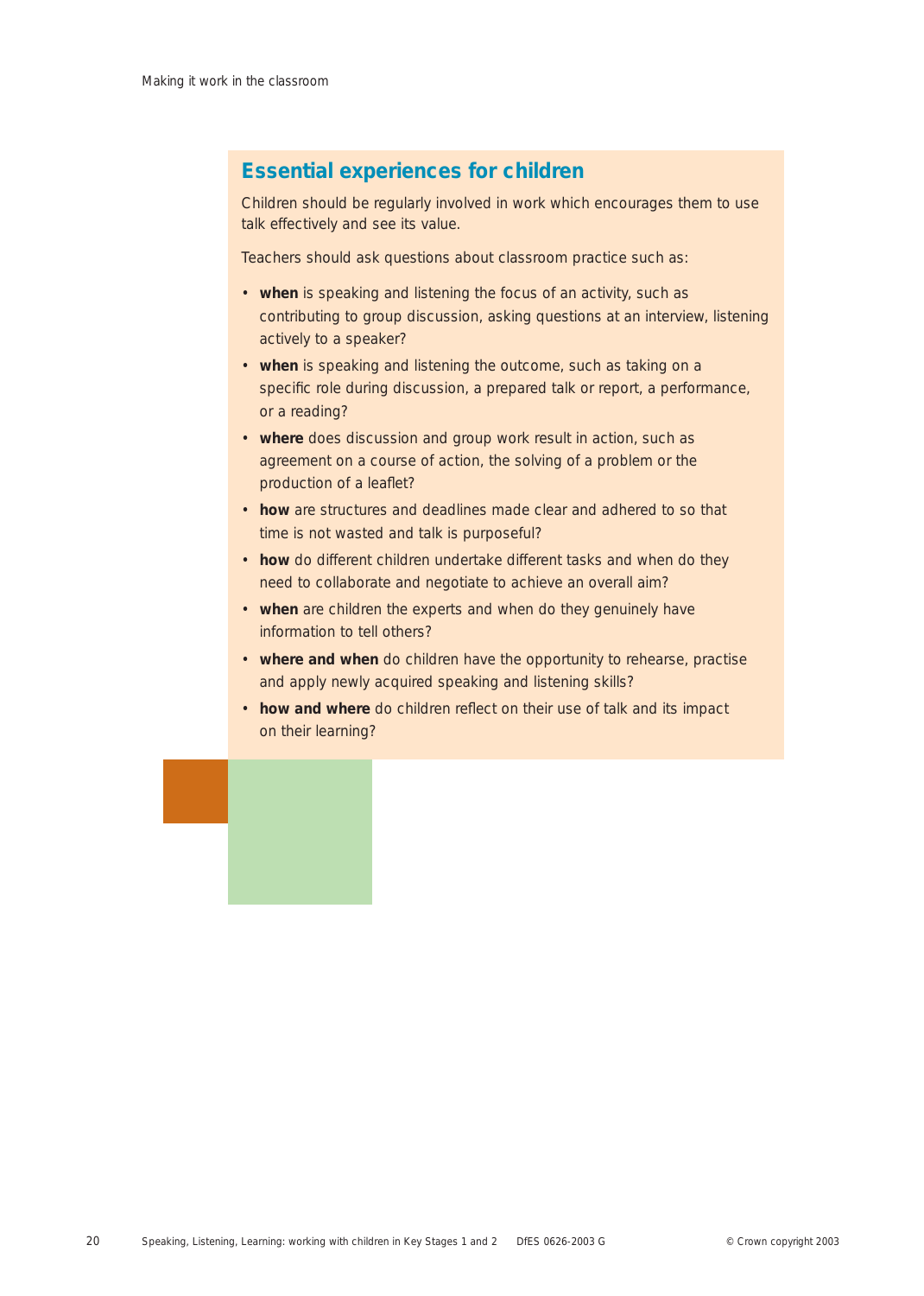### **Using group work effectively**

Work in speaking and listening should be planned to make effective use of the range of groupings possible according to gender, age, first language, number of children, ability and confidence (see *Group discussion and interaction – making it work in the classroom* leaflet (DfES 0624-2003)). In planning, consider:

- the nature and purpose of the task and the type of grouping appropriate to the purpose;
- the advantages and disadvantages of mixed- and single-sex groups, friendship groups, ability groups, interest groups and targeted groups;
- using different sizes of groups, in particular how to use pairs which may then join with other pairs to compare work and move on;
- the allocation of lead and supportive roles within groups and ways of varying these;
- using observers to help a group reflect on how well it has been working;
- using specific techniques to structure interaction, such as 'listening triangles' or 'jigsawing' (see *Group discussion and interaction – making it work in the classroom* leaflet);
- the benefit of providing time for children to rehearse ideas and information in pairs or small groups before presentation to larger audiences. This is particularly helpful for children learning English as an additional language.

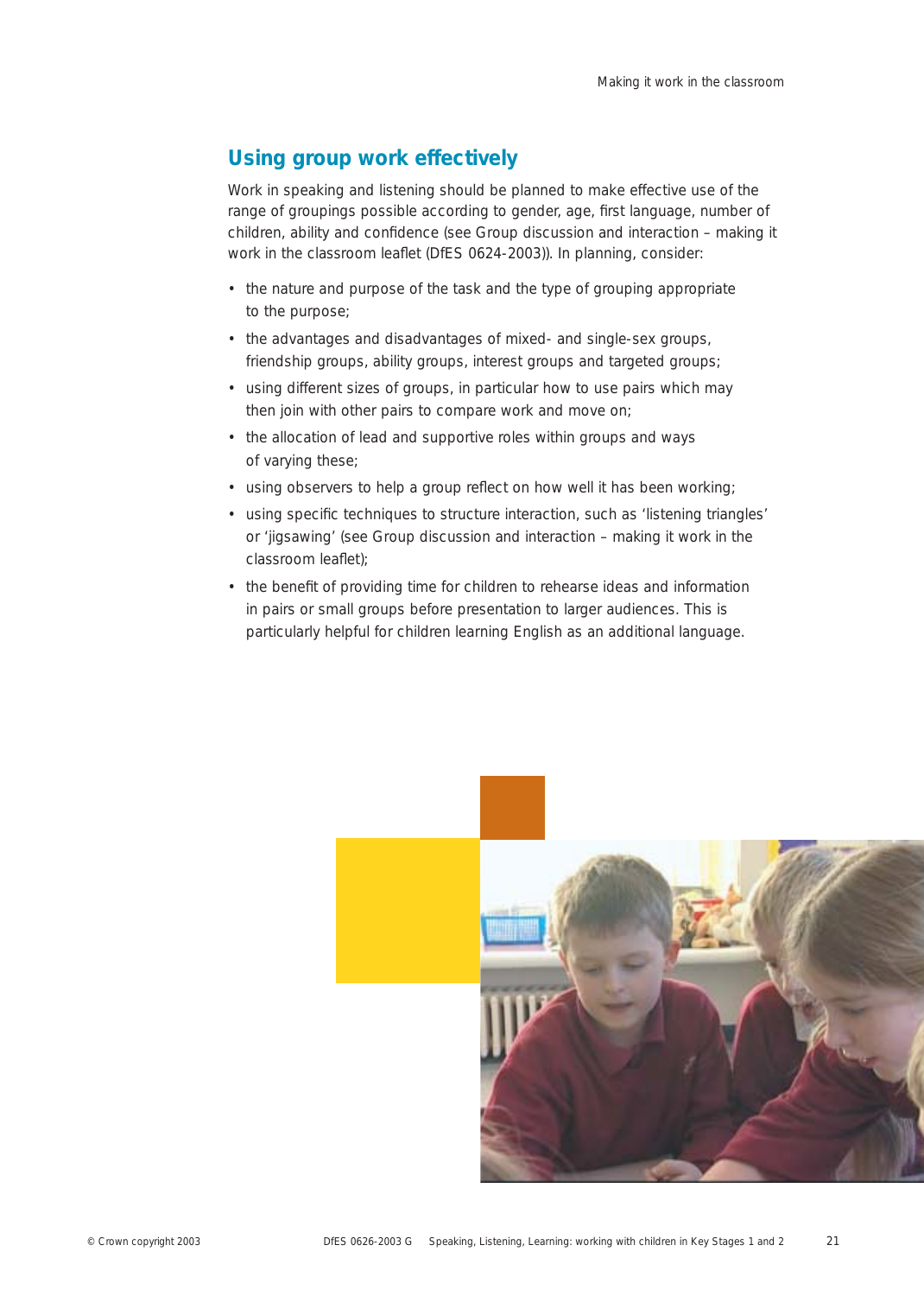### **Teacher talk**

As a starting point, compare these 'dos' and 'don'ts' with your normal practice in the classroom and identify what might make the biggest difference. Then choose two or three of these and try to use them in the classroom. A colleague observing in the classroom can offer useful feedback.

| <b>DO</b>                                                                                                                      | <b>DON'T</b>                                                                                      |
|--------------------------------------------------------------------------------------------------------------------------------|---------------------------------------------------------------------------------------------------|
| choose questions and topics that<br>are likely to challenge children cognitively                                               | • merely ask children to guess what you are<br>thinking or to recall simple and predictable facts |
| expect children to provide extended answers<br>which will interest others in the class                                         | • tolerate limited, short answers which are of<br>little interest to other children               |
| give children time to formulate their<br>ideas and views                                                                       | • hope for high quality answers without offering<br>preparation or thinking time                  |
| provide models of the patterns of language<br>and the subject vocabulary to be used                                            | • expect children to formulate well thought out<br>answers without the language to do so          |
| expect children to speak for all to hear                                                                                       | • routinely repeat or reformulate what<br>children have said                                      |
| vary your responses to what children say;<br>debate with children; tell and ask them things<br>in order to extend the dialogue | • just ask questions                                                                              |
| signal whether you want children to offer<br>to answer (hands up) or to prepare an answer<br>in case you invite them to speak  | • habitually use the competitive 'hands up'<br>model of question and answer work                  |
| • when children give wrong answers ask them<br>to explain their thinking and then resolve<br>misunderstandings                 | • praise every answer whether it is right or wrong                                                |

### **Talk about talk**

During the teaching of speaking and listening, remember to:

- give children linguistic prompts to support their talk, especially in more formal presentations;
- discuss and demonstrate how to go about a task, for example the language useful to take turns, summarise or conduct an interview;
- extend children's vocabulary through activities which focus on words, alternative choices and different ways of saying the 'same' thing in English and other languages;
- introduce and teach appropriate terminology for discussing speaking and listening, for example, *accent*, *audience*, *consensus*, *context*, *dialect, dialogue*, *diction*, *discuss*, *emphasis*, *expression*, *formal*, *gesture*, *informal*, *interview*, *narrator*, *negotiate*, *open and closed questions*, *standard and non-standard English*, *take turns*, *tone* (see Glossary on pages 35–37);
- teach and use language to reflect on spoken language activities, for example reflecting on working in role and performance in drama activities.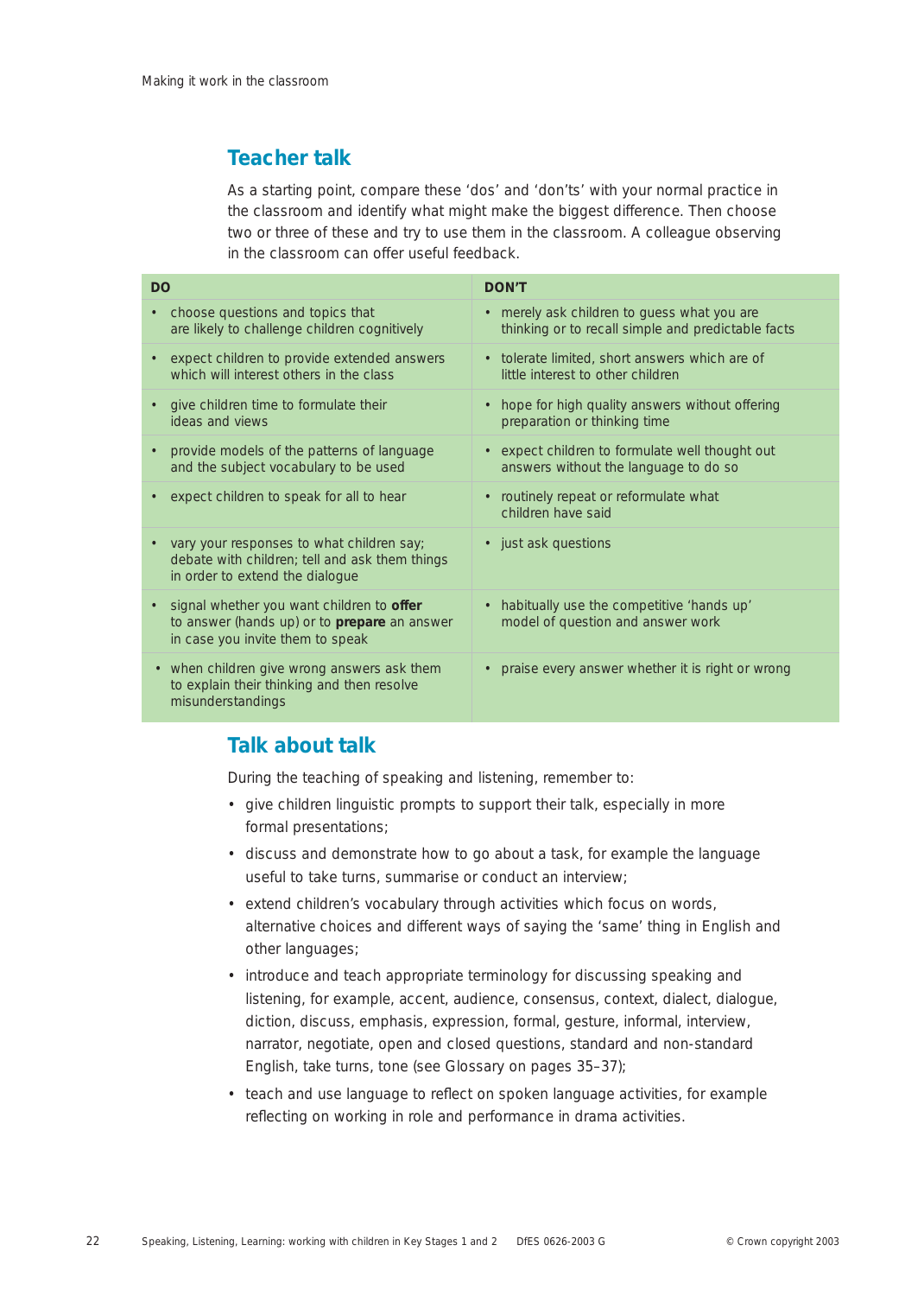# 4. Progression in speaking and listening

Progression in speaking and listening is related to children's ability to:

- contribute in a variety of ways;
- sustain speaking and listening using and appreciating imaginative, expressive and informative language;
- use standard English appropriately;
- adapt to different circumstances and contexts with independence and confidence;
- talk explicitly about speaking and listening.

### **Ensuring progress**

To enable children to progress, how does the teacher:

- provide a variety of social contexts in which talk takes place? These can include visits outside school, visitors to the classroom, use of parallel teaching groups, use of older and younger children, opportunities to see and hear different types of performance and drama such as theatre groups and teacher working in role;
- help children to extend and sustain their talk, for example by joining in the interaction and modelling ways of questioning or by demonstrating effective listening and responding strategies such as requesting children to say more, rather than doing it for them?

This type of encouragement can help children learning English as an additional language to take longer turns in speaking (see *Speaking – making it work in the classroom* leaflet (DfES 0624-2003));

- encourage maximum participation in class discussion and whole-class work by, for example, encouraging active responses through the use of 'wait time' and using varied, open questions and comments?
- enable children to be explicit about the nature of spoken language by teaching them appropriate terminology for discussing it, including drama conventions?
- monitor and assess children's achievements systematically, identifying strengths and weaknesses and ways in which they can improve?
- make clear to children what is expected of them in talk by explaining the criteria for judging achievement and improvement and helping them to review their own progress through the use of, for example, talk partners, talk logs or a tape compiled over time?

As well as providing a specific focus on speaking and listening, it is important to use incidental opportunities to build on children's achievements, for example when they are keen to describe a recent experience.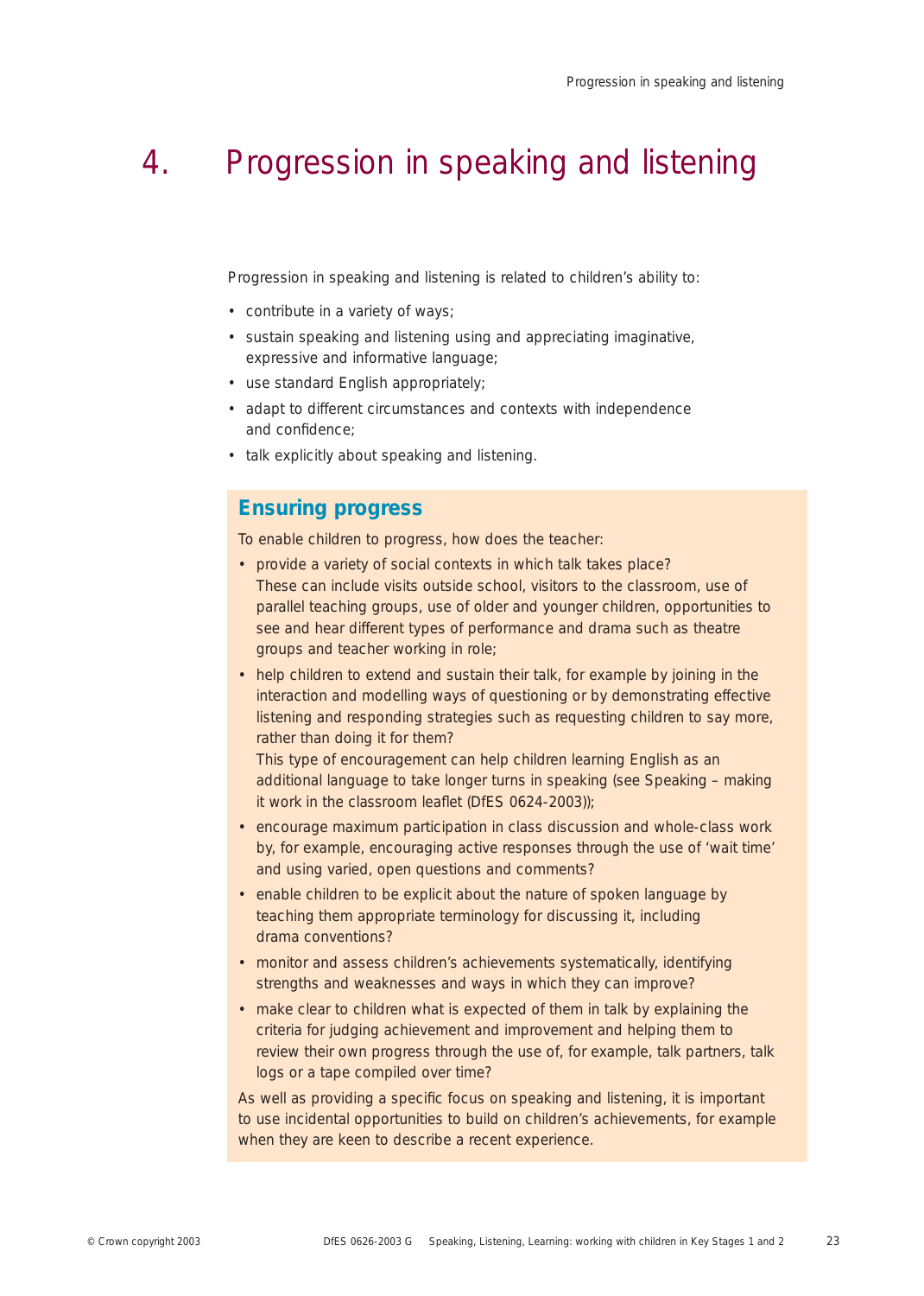The English order offers a way of defining the range of contexts, purposes and experiences needed for children to develop as speakers and listeners.

- **Speaking**: being able to speak clearly and to develop and sustain ideas in talk;
- **Listening**: developing active listening strategies and critical skills of analysis;
- **Group discussion and interaction**: taking different roles in groups, making a range of contributions and working collaboratively;
- **Drama**: improvisation and working in role, scripting and performing, and responding to performances.

These four curriculum strands are used as headings in the teaching objectives to organise the work in each year and each term, suggesting lines of progression in each one.

# ❚❙❘ **Progression in speaking**

### **Y1/2**

Children at the end of Year 2 should be able to speak clearly and expressively in supportive contexts where the topic is familiar, or there is a pattern to follow in stories they have heard or read. When recounting events or actions, children's talk should be reasonably ordered and well paced. Their talk should be engaging to listeners through the use of emphasis and varied intonation, and they should also be able to use gestures and visual aids to highlight meanings.

➧

### **Y3/4**

Children at the end of Year 4 should be able to sustain their contributions in speaking to a range of listeners, telling stories, explaining reasons or why something interests them. They should be able to organise and structure subject matter of their own choice, and pace their talk to include pauses for listeners' comments and questions, as well as to contribute to meaning. When speaking to visitors to the classroom or in formal contexts, Year 4 children should be able to adapt what they are saying to the needs of the listeners, showing awareness of standard English.

➧

#### **Y5/6**

Children at the end of Year 6 should be able to develop their ideas in extended turns in talk for a range of purposes, including persuasion and imaginative story telling. They should be able to assimilate information from different sources and contrasting points of view, presenting their ideas in ways appropriate to spoken language. As they move between informal and Year 6 children should be able to use some of the features of standard English appropriately. Their talk should demonstrate an ability to make connections and organise thinking.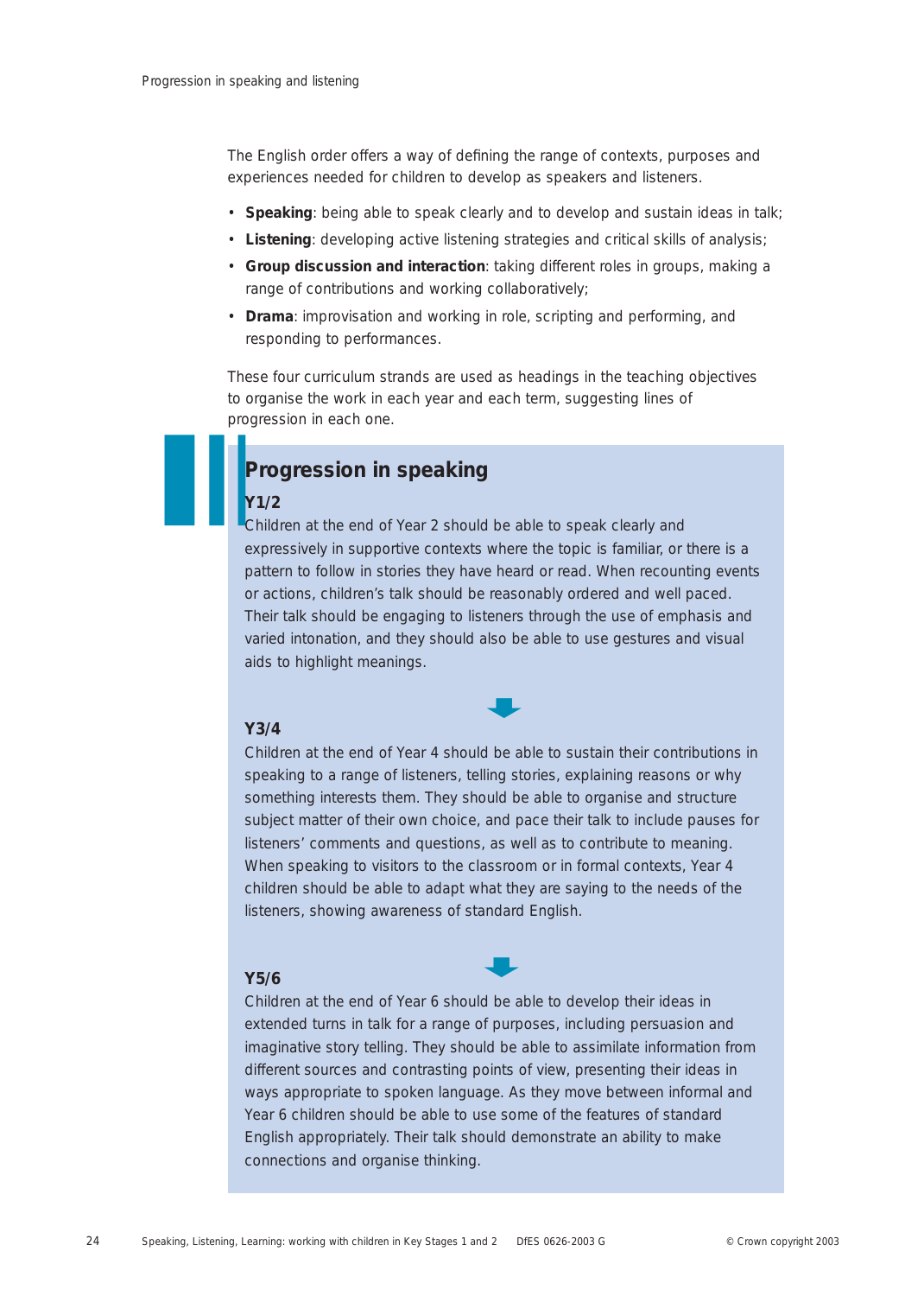# **Progression in listening**

### **Y1/2**

❚❙❘

Children at the end of Year 2 should be able to listen actively in a context where there are practical consequences to following what the speakers say. They should have explicit understanding of some of the ways listening may be demonstrated, such as the need to look at the person speaking and ask them to repeat anything not understood. They should also be able to clarify and retain what they have heard, not only by trying to act on instructions but also by rephrasing in collaboration with others and then asking 'the experts' for more specific information.

➧

### **Y3/4**

Children at the end of Year 4 should have sufficient independence to sustain their own listening and make notes about what different speakers say, identifying the gist, key ideas and links between them. They should be able to formulate comments and responses to what they have heard, indicating how well they think the speaker has presented ideas, or give views on whether they think some spoken information is both clear and reliable. They should be accustomed to listening with concentration in different contexts, including to talk which is not necessarily supported by actions and visual aids.

➧

### **Y5/6**

Children at the end of Year 6 should be able to listen actively and selectively for content and for tone. As they listen to people in and outside the classroom, including in the media, they should be able to distinguish the ways speakers use different registers, moving between formal and informal language as they adapt their talk to the audience and emphasise or undercut surface meanings. They should be able to discern different threads in an argument or the nuances in imaginative anecdotes and stories.

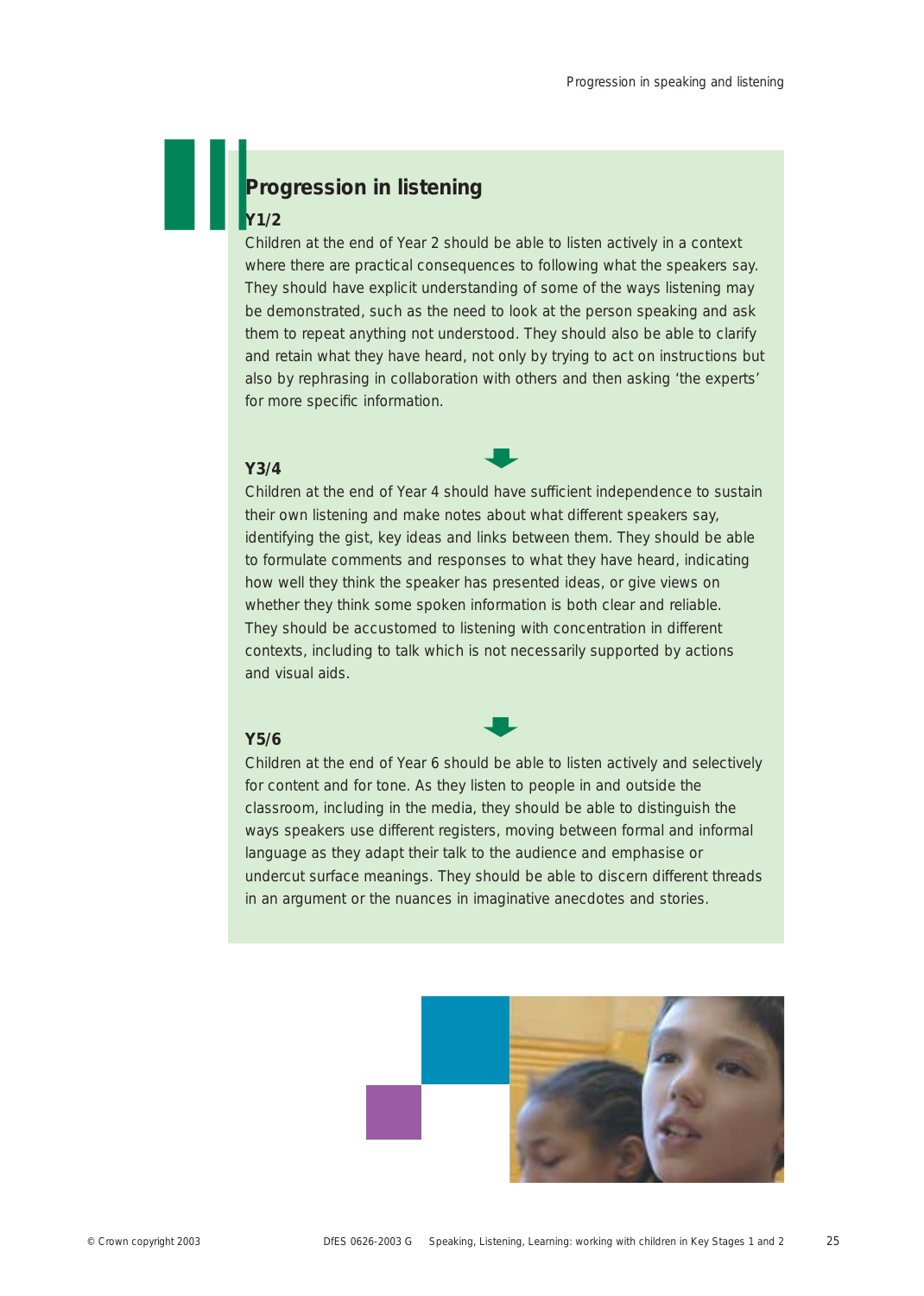

# **Progression in group discussion and interaction Y1/2**

Children at the end of Year 2 should be able to participate in group work of different kinds, understanding how to use talk purposefully in pairs and small groups, and to contribute ideas in plenary and whole-class discussions. When working in groups, they should be able to make and share predictions, take turns, and note results that feed into an account of what they have done. Year 2 children should also have some understanding of how to comment on the effectiveness of group discussions, taking account of the topics talked about and how some particular uses of language help to communicate ideas.



#### **Y3/4**

Children at the end of Year 4 should be able to sustain different roles in group work with little intervention from the teacher, including ways to take the lead and drawing together the main reasons for taking a particular decision. Their ability to adopt appropriate roles in groups is supported by an ability to talk about the features of language needed to carry out such roles and how they contribute to the overall effectiveness of the work. In commenting on how they manage a task or work together, they should be able to reflect constructively on perceived strengths and weaknesses.



### **Y5/6**

Children at the end of Year 6 should be able to draw on the skills of group work in different contexts, showing that they can organise and manage collaborative tasks over time with minimal supervision. In groups, they should be able to negotiate disagreements and ways of overcoming them by suggesting alternative courses of action, clarifying through open questions the extent of any differences, or putting ideas to the vote. As they move from peer groups to wider, more formal ones, Year 6 children should be able to vary the formality and precision of their language and comment on the choices made.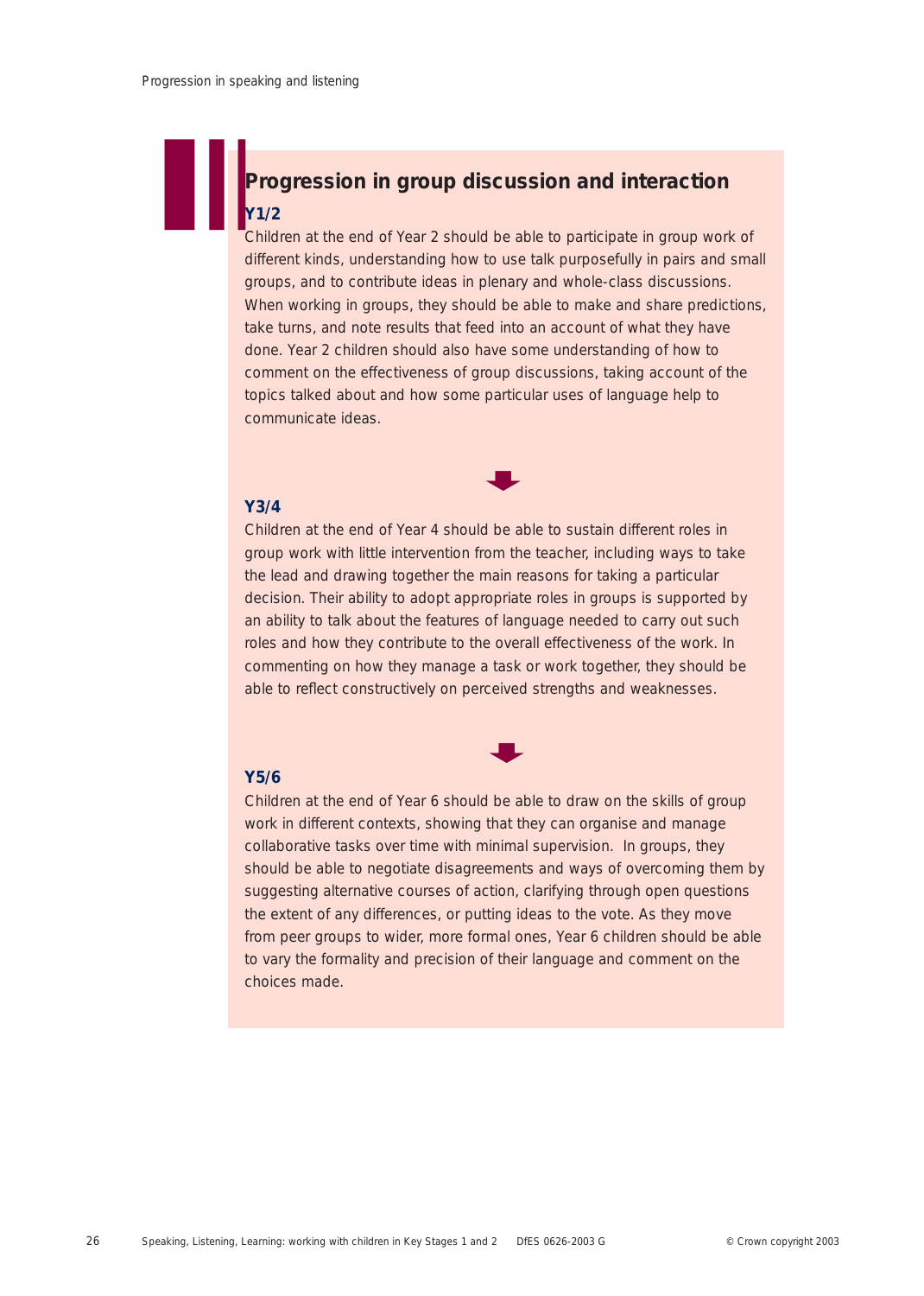### **Progression in drama**

### **Y1/2**

❚❙❘

Children at the end of Year 2 should be able to develop work in role where contexts are provided, either through discussion or from shared reading. They should be able to create characters imaginatively, making effective use of space and gestures, and talk about different characters' actions and feelings. In responding to performances they are able to say what they enjoyed or liked about what they have seen and heard.



#### **Y3/4**

Children at the end of Year 4 should be able to adopt roles in different contexts, interact with others in role and reflect on what the group or class has been trying to achieve. They should be able to develop ideas for performance including how to select and make use of props, costume and sets in work of their own devising. In commenting on outcomes, they should be able to make comparisons and identify features of audience response.



#### **Y5/6**

Children at the end of Year 6 should be able to select a variety of ways to enact dramatic roles, using these to explore complex behaviours. They should be able to use language in ways appropriate to role, sustaining dramatisation and interacting effectively with others. They should be able to plan and perform play scripts, making explicit attempts at achieving dramatic effects. In reflecting on and evaluating success, Year 6 children should be able to identify growth points in performance, showing understanding of the different elements that contribute to outcomes.

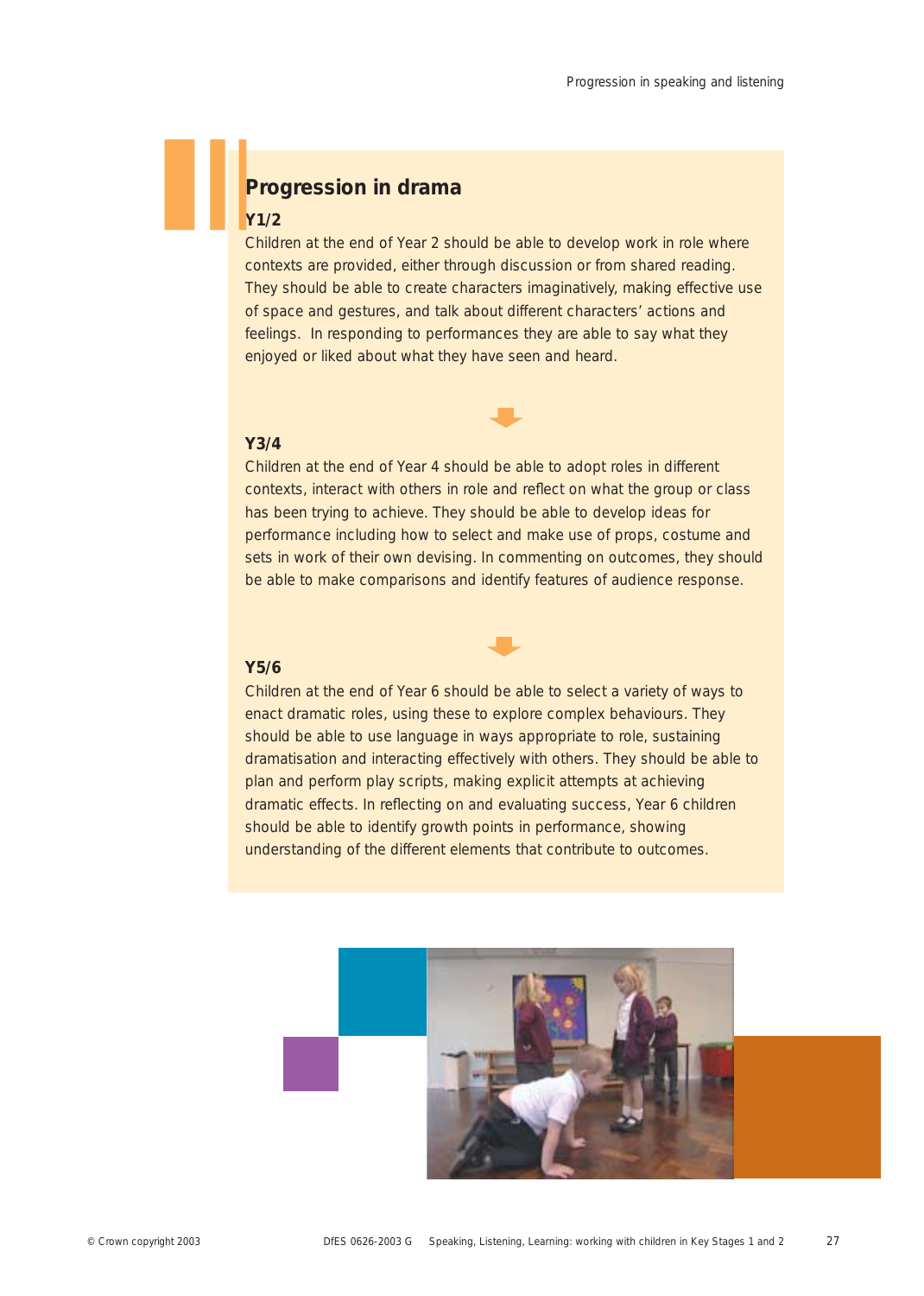

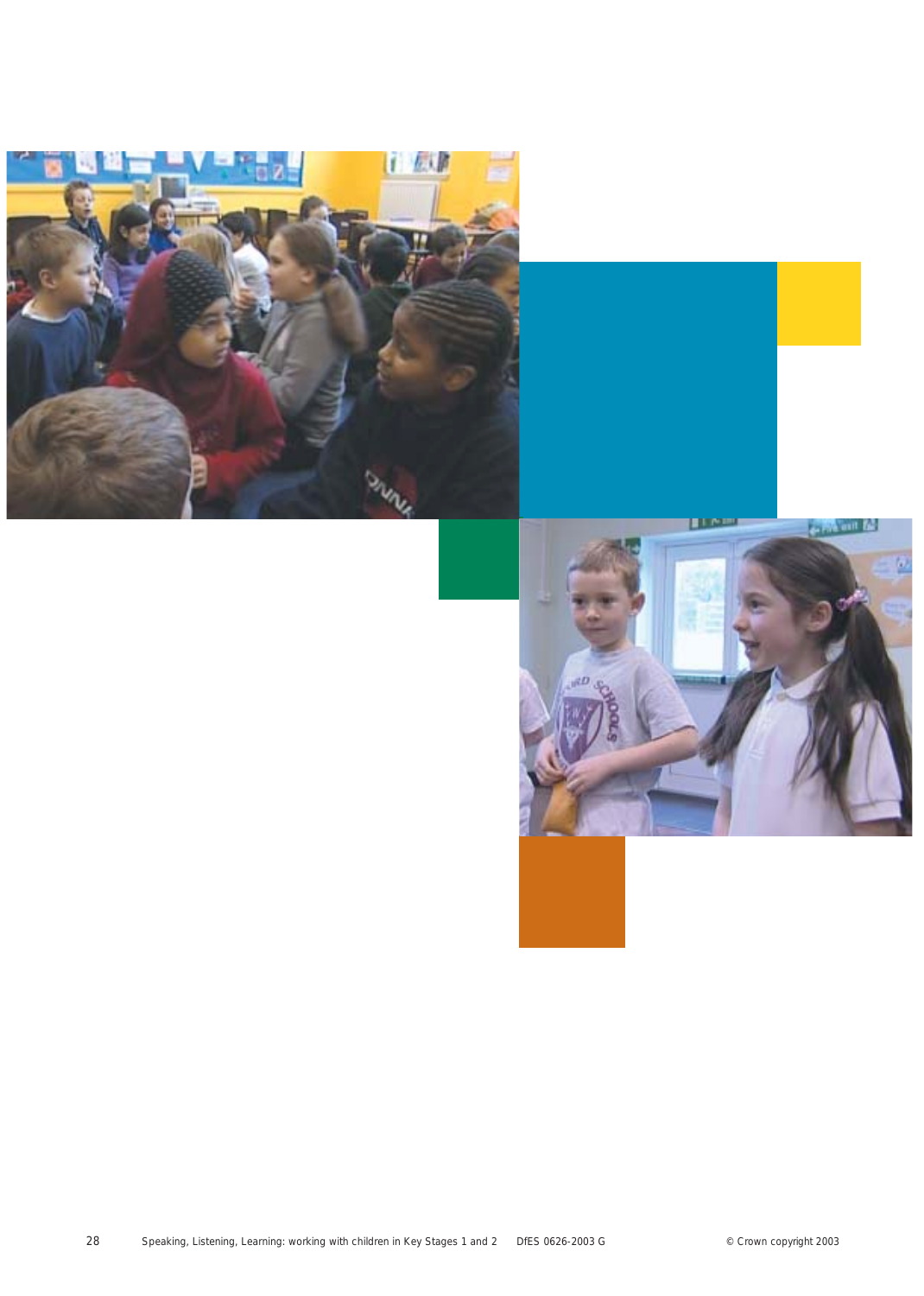# 5. Assessing speaking and listening

### **Linking assessment to teaching objectives**

It is important to be clear about the nature of the speaking and listening being assessed, to apply agreed criteria, and to find efficient ways of noting achievements. To be able to trace progress it is necessary to make some notes, otherwise at the end of the year reports can only be based on memory and impression. There may be memorable occasions and lasting impressions, but these are unlikely to be a sufficient basis for reliable assessments of all children across a range of work, or for ascribing National Curriculum levels for speaking and listening.

When specific activities are set up, it is possible to make judgements about more children because the criteria are clear and the teacher knows what to listen for. On these occasions, children may also be able to make records of how they think they have done and discuss with their peers how they worked together against a checklist of questions and criteria.

It is best to try to collect evidence when:

- activities have been specifically set up to teach speaking and listening and the criteria for success are very clear and have been shared with children. In this case any notes should be made against criteria. For example, if a task asks children to give instructions, then the criteria are likely to relate to the brevity and clarity of the wording, the sequence in which the instructions are given, and the choice of appropriate vocabulary to convey any technical information;
- the planned activities include substantial oral or group work, which may be related to other aspects of English or another curriculum area. This could include group work in the literacy hour. In this case, the task should include explicit instructions about the nature of the talk expected, such as the roles group members should take, the phasing of the work so there are times built in for planning, recapping, agreeing action and reviewing progress, and any particular demands in terms of vocabulary and grammar;
- a contribution is recognised as excellent or significant for a particular child.

It is important to separate children's skills and achievement from the social dimensions of groups and preferred behaviour in the classroom. Recognising the oral achievements of the child who only speaks confidently to the teacher on a one-to-one basis, or the child who is verbose in all situations, can be difficult.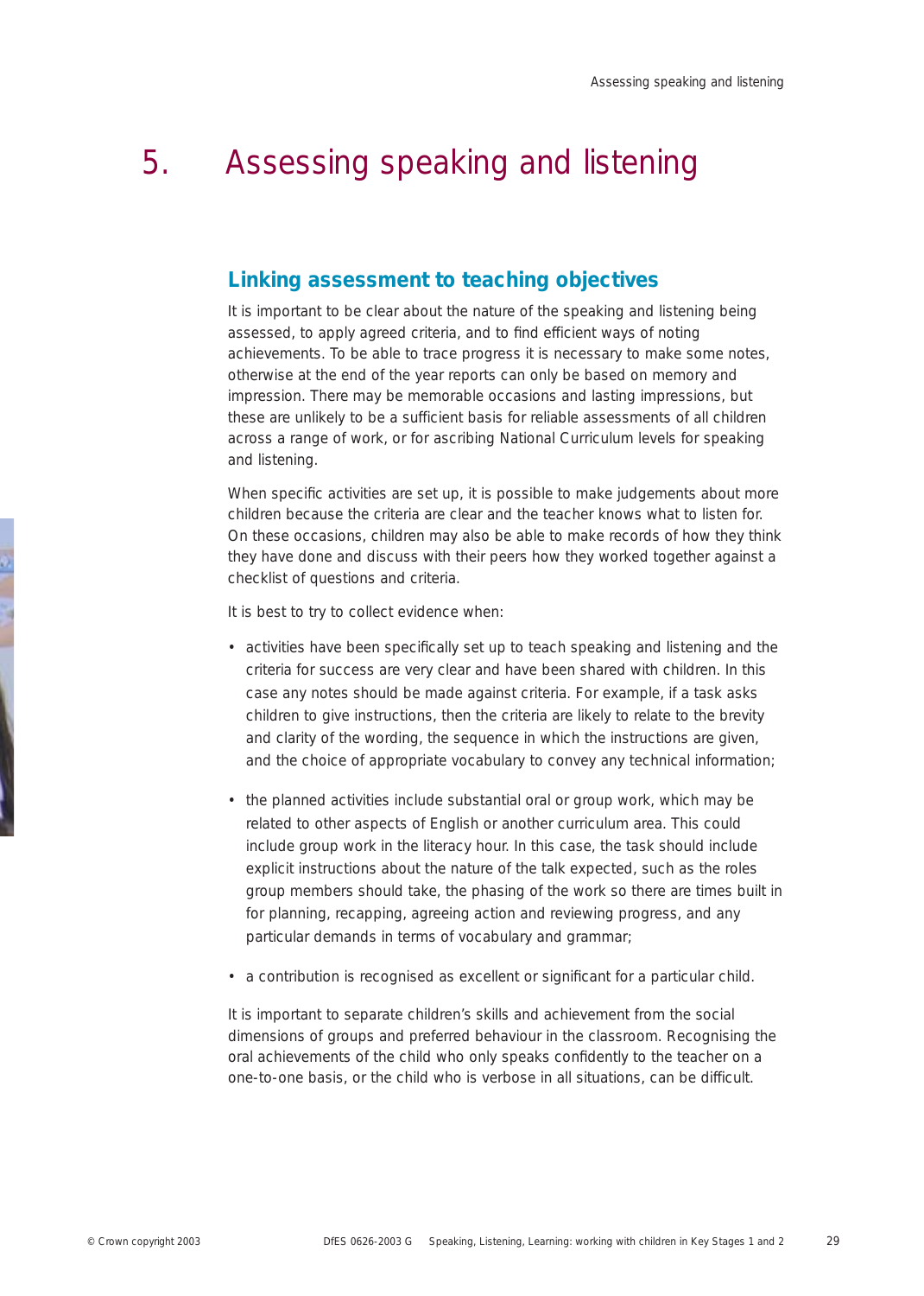## **Criteria for assessing**

When monitoring and assessing children's achievements in speaking and listening it is very important to be clear about what is being assessed. It is not their accent or dialect that is being assessed, the length of their contribution, the opinion expressed, or their confidence and leadership qualities. It is:

- the effectiveness of their talk, including adaptation to purpose, context and audience;
- contributions that show positive and flexible work in groups;
- clarity in communicating, including the use of reason, clear sequences of ideas and standard English.

### **The overall plan for assessment**

Schools, teachers and coordinators need to agree how they are going to assess speaking and listening, including ways of:

- encouraging children to assess and evaluate their own and each other's speaking and listening;
- systematically collecting tangible evidence of talk in the form of group observation sheets, video and audio recordings, written logs and diaries;
- summarising achievement, for example, at the end of a term or year, in order to provide information to help plan for progression in the most appropriate way;
- standardising assessments by visiting each other's classrooms and discussing performance, both within school and using the QCA Exemplification on CD-ROM, *English: speaking and listening* (QCA/02/898).

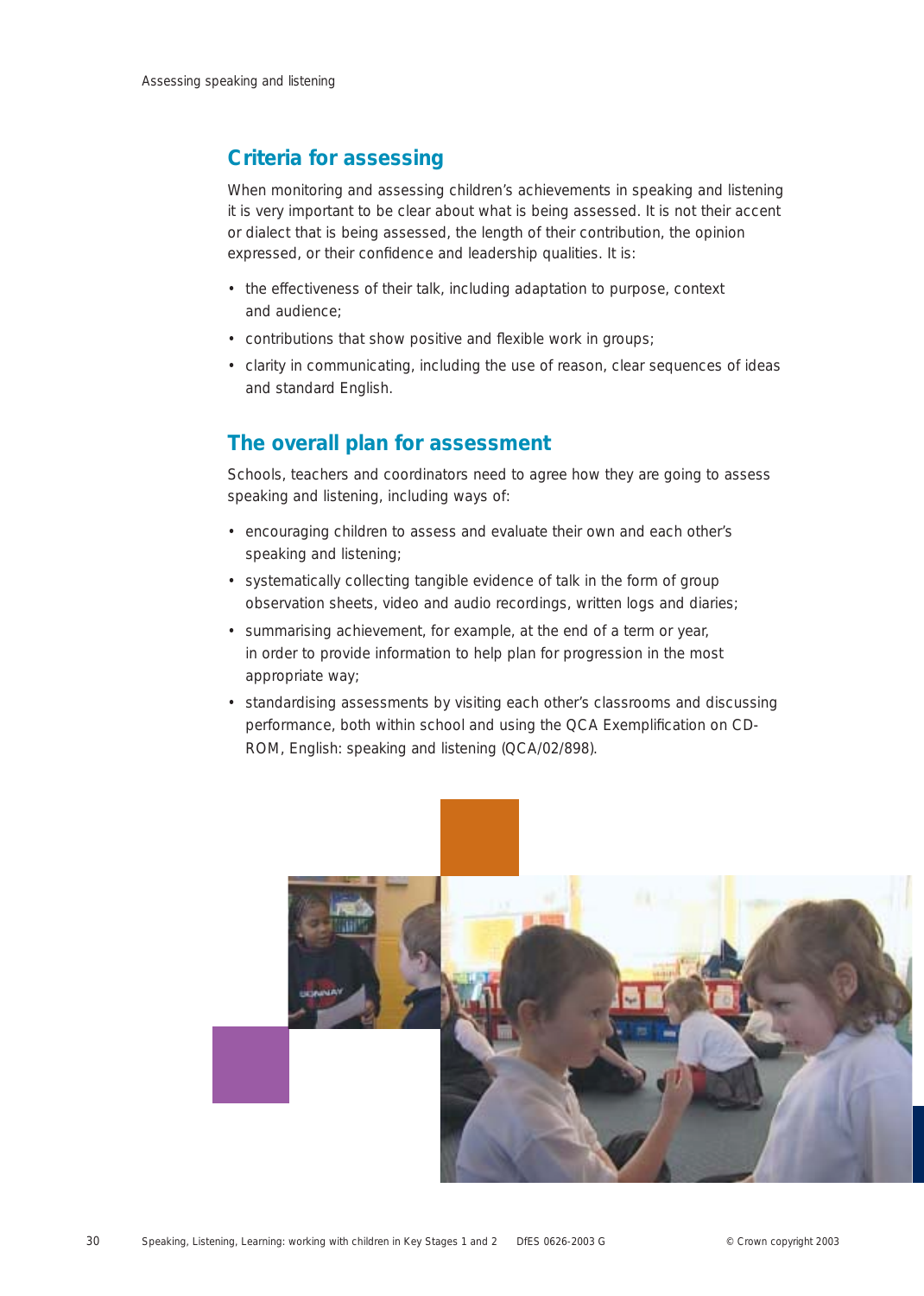### **Making and recording assessments**

The evidence needed can take different forms:

- notes made by the teacher or other adults as an activity is going on or soon after;
- notes made by the children in talk logs, group observations, notes for talk and reflections on them;
- some taped work, for example when the task is to produce a radio broadcast.

Recording systems can take various forms – the main consideration is that they are clear, succinct and accessible to all who need to refer to them. The easiest recording system is probably a loose-leaf folder or screen folder that contains a page for each child (an example of a format is given on page 34). Loose-leaf pages can be taken out for use in the classroom, and additional pages can be added if notes are made when the folder is not available. In this case it is important to make notes on different children on separate pieces of paper so that it is not necessary to rewrite any assessments made.

### **Building assessment into curriculum planning**

*Focusing on two or three children each week*. This ensures systematic coverage so that there are notes on all children by the end of the year and annual assessment and reporting are much more straightforward. For example, in one week it is possible to make a note about how two or three children perform in a whole-class discussion, a role-play and when planning an investigation in science. Record sheets for these children should be to hand in the classroom, so that notes can be made on the spot, rather than delayed.

*Using objectives for whole-class monitoring*. At times, it is possible to review the achievements of most of the children in the class. Where the objectives and targets are clear, a class list can be used to record which children exceed or fall short of expectations. This can feed into subsequent teaching.

*Integrating speaking and listening assessment with other records*. Some teachers have a system of 'a page per pupil' for making notes, paper or ICT based, in the classroom. Observations of children's speaking and listening can easily be integrated into such a system.

*Termly checks*. If the systems described here are in place, then a glance at the records, perhaps once a term, should reveal any interesting patterns in achievement or omissions in records that can be remedied. Such checks can also indicate any differences or similarities between the oral and written skills of particular groups of children or individuals.

*Annual review*. When reviewing achievement at the end of a year, or at the end of a key stage, the information on speaking and listening from these various sources should be combined to provide feedback to children, assist in refining target setting and feed into teaching plans.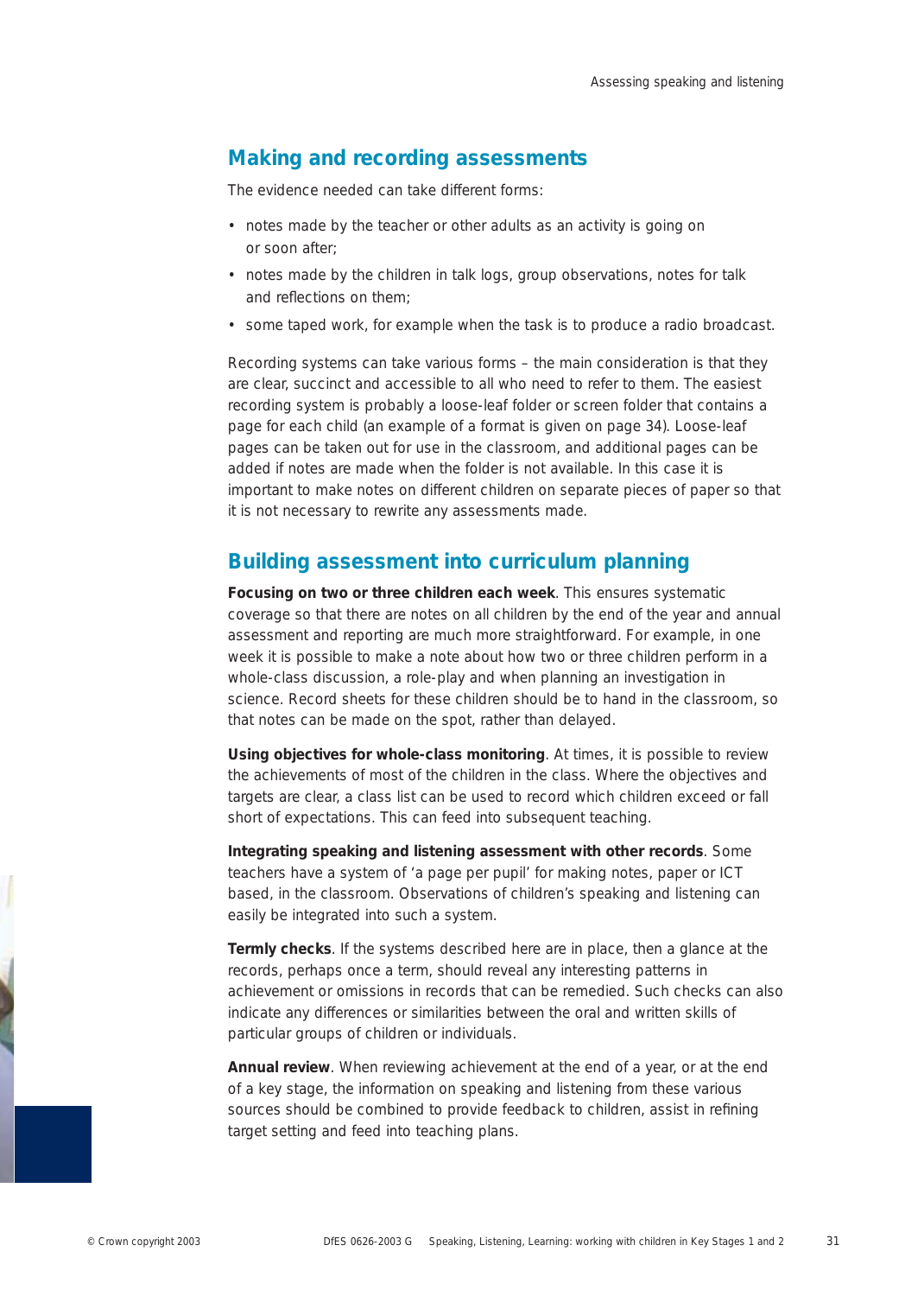On page 34 is a suggested format for recording children's achievement in speaking and listening. This could be:

- used for a range of assessments;
- the main record sheet for each child;
- adapted to record the specific criteria for talk in a particular task.

A completed example is shown on page 33, based on the evidence of one child's work on the video.

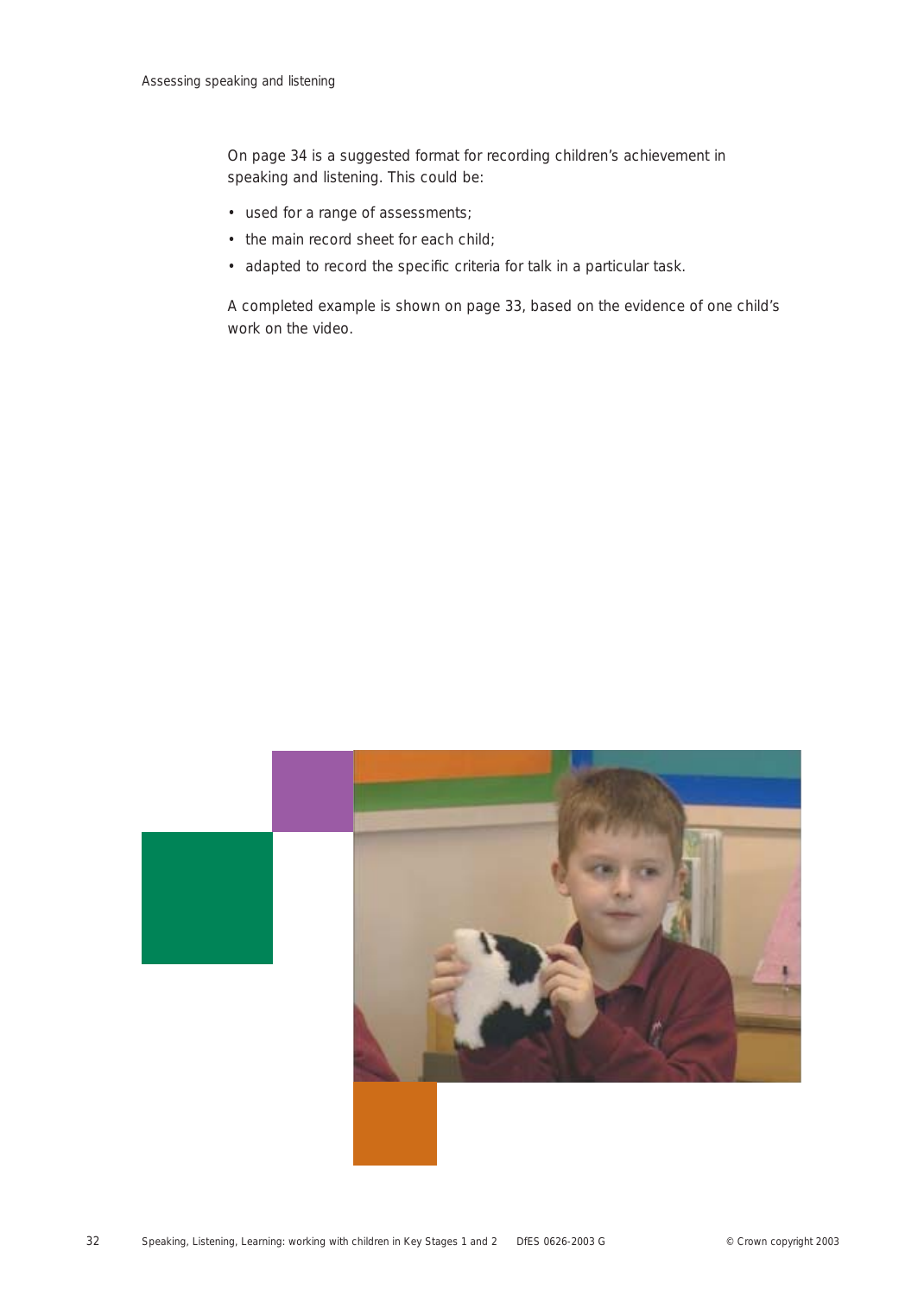| <b>Speaking and listening</b>                                                                                                                                   | <b>Record sheet</b>                                                                    |                                                                                                                                                                                                                                                                                                                                                                                                                                                   |
|-----------------------------------------------------------------------------------------------------------------------------------------------------------------|----------------------------------------------------------------------------------------|---------------------------------------------------------------------------------------------------------------------------------------------------------------------------------------------------------------------------------------------------------------------------------------------------------------------------------------------------------------------------------------------------------------------------------------------------|
| Name and year Ashley, Year 4                                                                                                                                    | Activity/date                                                                          | <b>Assessment comments</b>                                                                                                                                                                                                                                                                                                                                                                                                                        |
| Speaking for different audiences:<br>· clarity, intonation, pace<br>• organisation, use of detail<br>• adaptation to audience<br>• use of standard English      | Pantomime<br>set design<br>(GpD&I,<br>24/11/02)<br>Celts and<br>Romans<br>(Sp, 8/9/02) | Good pace to contributions as chair. Clear explanation<br>for own choice of material.<br>Nice use of detail when feeding back as observer,<br>'Didn't have to say "Amy", just knew it and answered'.<br>Extended criteria for observation to 'frame' an<br>explanation for the audience.<br>Used formal language well when reporting back as<br>observer. More tentative in group work. Clearly able to<br>adapt language choices to the context. |
| Listening and responding:<br>• understands main points<br>· asks relevant questions<br>• responds appropriately                                                 | Pantomime<br>set design                                                                | Showed understanding of main points of discussion in<br>summary as chair.<br>Asked 'How are the stage managers going to be able to<br>get the piano on the stage?' A good question which<br>elicited a thoughtful response.                                                                                                                                                                                                                       |
| Group interaction and discussion:<br>• takes different roles<br>• supports others, takes turns<br>• makes contributions to sustain<br>and complete the activity | Celts and<br>Romans<br>Pantomime<br>set design<br>Celts and<br>Romans                  | As observer, showed understanding of what makes good<br>group work.<br>Chaired demonstration group; outlined their task,<br>managed contributions and ensured all took part,<br>organised vote, made own contribution when invited.<br>Very capable.<br>Joined in with group discussion about Celts, gods and<br>human sacrifices. Supported Joshua's challenge to the<br>general view.                                                           |
| Drama and role play:<br>• improvises and sustains role<br>• plans, performs and evaluates plays<br>• works with others in performance                           | Celts and<br>Romans                                                                    | Some confusion about whether speaking in role or not<br>when reporting back to 'Caesar' eq, 'No we didn't think<br>we should because their religion wouldn't tie in with<br>the Celts' religion'                                                                                                                                                                                                                                                  |

#### **Next steps:**

Capable as both chair and observer in Pantomime set design and Celts and Romans units. Both involved speaking to the class - well handled. Next term - give opportunities to speak to less familiar audiences, eg other classes, assemblies. Also further experience of working in more supporting roles in group discussion to widen repertoire.

Despite general fluency some explanations a little confused - perhaps more emphasis on rehearsing contributions before feeding back?

Needs clearer signals about whether speaking in role or not, to help sustain the role.

Check opportunities for drama work.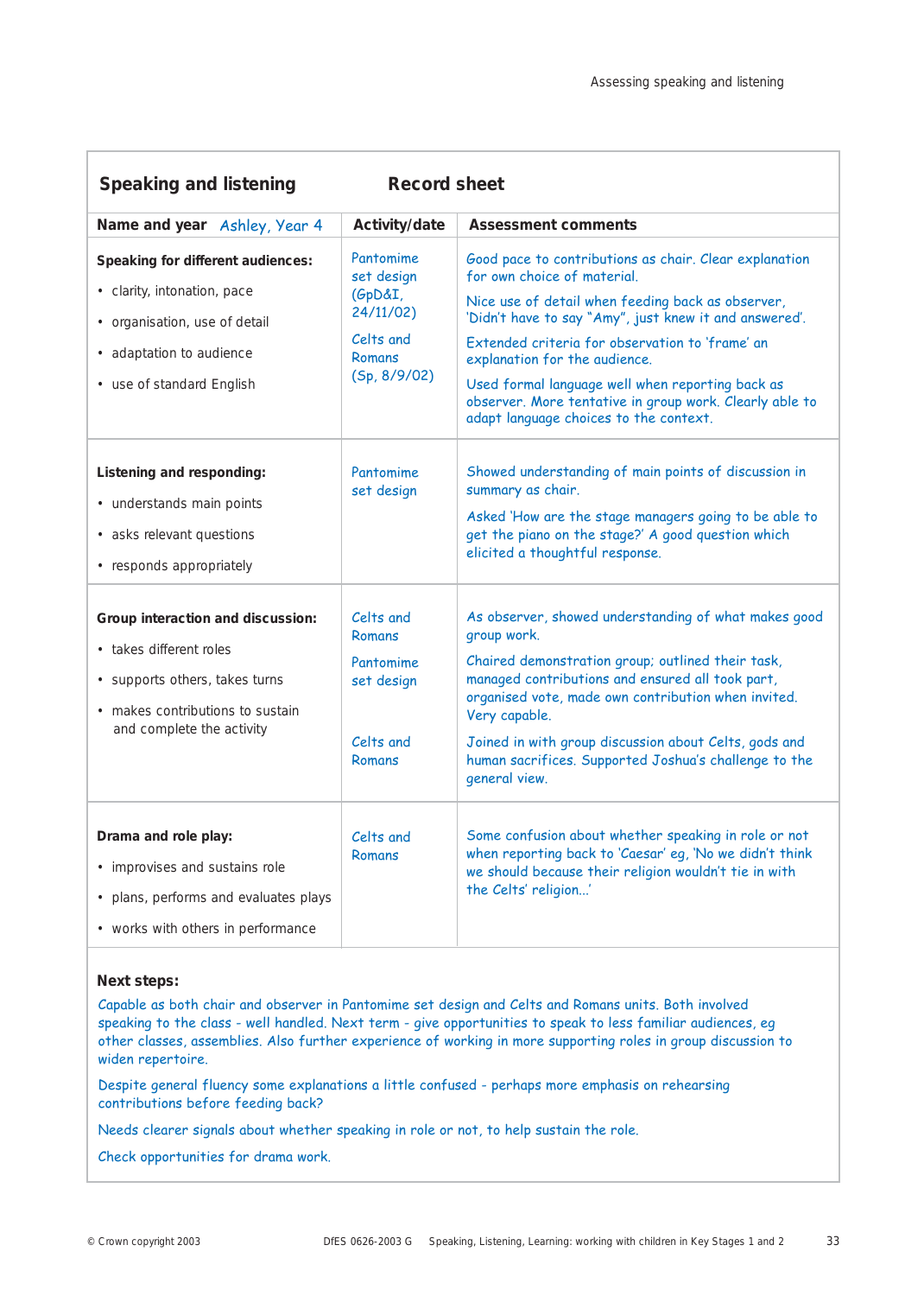| <b>Speaking and listening</b>                                                                                                                                                   | <b>Record sheet</b> |                            |
|---------------------------------------------------------------------------------------------------------------------------------------------------------------------------------|---------------------|----------------------------|
| Name and year                                                                                                                                                                   | Activity/date       | <b>Assessment comments</b> |
| Speaking for different audiences:<br>· clarity, intonation, pace<br>• organisation, use of detail<br>• adaptation to audience<br>• use of standard English                      |                     |                            |
| Listening and responding:<br>• understands main points<br>• asks relevant questions<br>• responds appropriately<br>Group interaction and discussion:<br>• takes different roles |                     |                            |
| • supports others, takes turns<br>• makes contributions to sustain<br>and complete the activity                                                                                 |                     |                            |
| Drama and role play:<br>• improvises and sustains role<br>• plans, performs and evaluates plays<br>• works with others in performance<br><b>Next steps:</b>                     |                     |                            |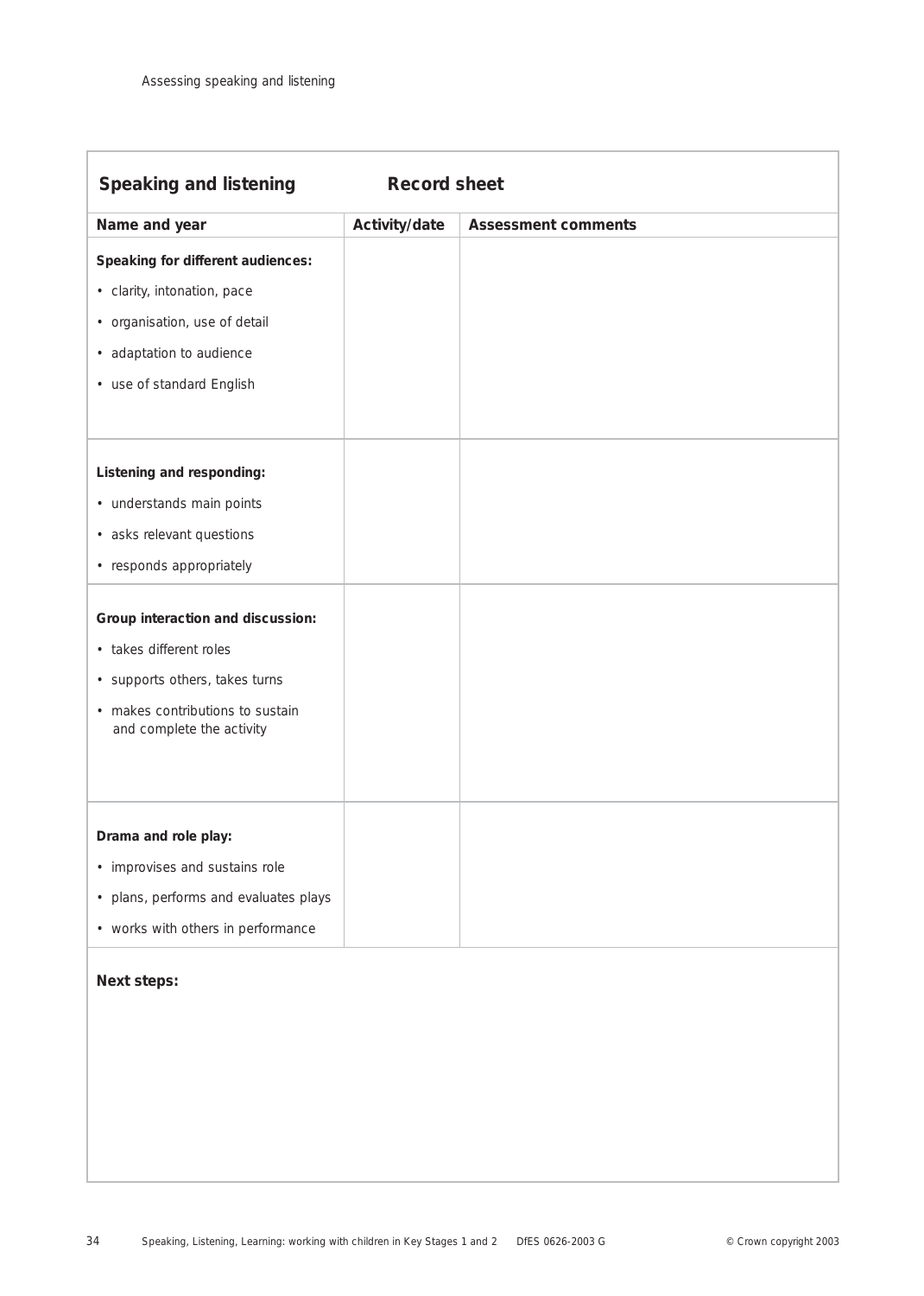

# **II** Glossary

| Accent                   | Differences in pronunciation characteristic of<br>different regions and social classes. Standard<br>English can be spoken effectively in any accent.                                                                                                                                                                                                                                                                                                                                                                                                                                                                                                                                                                                                                                                                                                                                                                                                                                                              |
|--------------------------|-------------------------------------------------------------------------------------------------------------------------------------------------------------------------------------------------------------------------------------------------------------------------------------------------------------------------------------------------------------------------------------------------------------------------------------------------------------------------------------------------------------------------------------------------------------------------------------------------------------------------------------------------------------------------------------------------------------------------------------------------------------------------------------------------------------------------------------------------------------------------------------------------------------------------------------------------------------------------------------------------------------------|
| <b>Dialect</b>           | Dialects use different vocabulary and some<br>different grammatical constructions from<br>standard English. They are often associated with<br>regional variation.                                                                                                                                                                                                                                                                                                                                                                                                                                                                                                                                                                                                                                                                                                                                                                                                                                                 |
| Dialogue/dialogic talk   | Teaching though dialogue enables teachers and<br>pupils to share and build on ideas in sustained<br>talk. When teaching through dialogue, teachers<br>encourage children to listen to each other, share<br>ideas and consider alternatives; build on their own<br>and others' ideas to develop coherent thinking;<br>express their views fully and help each other to<br>reach common understandings. Teaching through<br>dialogue can take place when a teacher talks<br>with an individual pupil, or two pupils are talking<br>together, or when the whole class is joining in<br>a discussion.                                                                                                                                                                                                                                                                                                                                                                                                                 |
| <b>Diction</b>           | The way words are spoken or pronounced.<br>Diction also means the words or phrases chosen<br>in a particular context, for example poetic diction<br>is the language associated with poetry.                                                                                                                                                                                                                                                                                                                                                                                                                                                                                                                                                                                                                                                                                                                                                                                                                       |
| Formal/informal language | Formal language is most frequently used for<br>communications where the relations between<br>speakers are unfamiliar; informal language is<br>normally used when the communication is with<br>somebody the speaker knows well. The main<br>features of formal language are a preference for<br>complete sentences with relatively little clause<br>chaining, the use of conjunctions and markers<br>(such as <i>therefore, however</i> ) to link and organise<br>ideas, greater precision of vocabulary and<br>selection of nouns rather than pronouns. Informal<br>language is characterised by grammatical ellipsis<br>(sounds great, off home now), discourse markers<br>(such as anyway, right, now, OK) to organise and<br>link stretches of talk, non-specific nouns (thing,<br>stuff) and phrases (sort of, I think, whatever) which<br>serve to soften and make statements less<br>assertive. Informal language uses extensive<br>clause chaining, mirroring the dynamics of<br>interactive conversation. |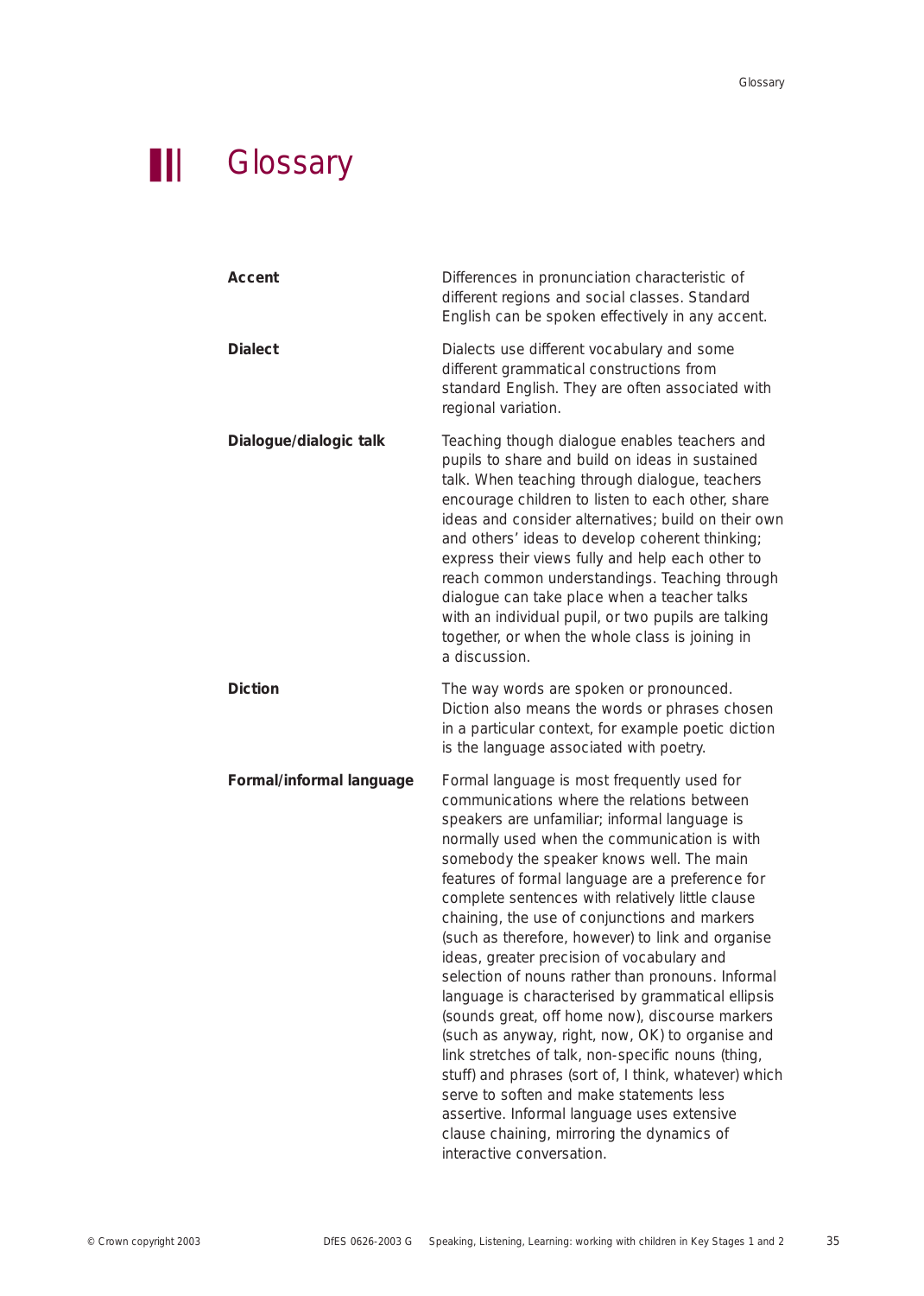| Freeze frame                 | A drama strategy involving children selecting a<br>key moment, and creating a still picture to<br>illustrate it. The still photograph can be activated<br>to encourage children to 'come to life' briefly, or<br>individuals in the picture can be encouraged to<br>speak their thoughts.                                                                                                                   |
|------------------------------|-------------------------------------------------------------------------------------------------------------------------------------------------------------------------------------------------------------------------------------------------------------------------------------------------------------------------------------------------------------------------------------------------------------|
| Hot-seat                     | To put one person in role, often as a character<br>from a book or play. Others ask questions, and<br>the response should be consistent with the role.<br>This can be an effective strategy for enhancing<br>role, or for exploring character and motivation<br>in narrative.                                                                                                                                |
| Intonation                   | The rise and fall in pitch used by speakers to<br>encode contrasting meanings. Falling intonation<br>is usually associated with certainty, and rising<br>intonation with doubt. Wh-questions (What's it<br>called?) as well as statements (It's called a<br>lozenge.) can be spoken on a falling intonation<br>contour. Yes/No questions are typically spoken<br>on rising intonation (Is that a lozenge?). |
| Jigsawing                    | Home groups of children work together, and each<br>child is assigned an issue or question within the<br>topic. Expert groups, made up of all those in the<br>home groups who have the same issue or<br>question, work together and then return to their<br>home groups to share their findings and<br>contribute to group outcomes.                                                                         |
| <b>Listening triangles</b>   | In groups of three, children are assigned roles of a<br>speaker, who explains a topic, a questioner, who<br>finds areas for clarification or further detail, and a<br>note-taker, who observes how effectively they<br>fulfil their roles and reports back at the end. These<br>roles should be rotated.                                                                                                    |
| <b>Open/closed questions</b> | Closed questions (how often?, what?, how?) are<br>ones to which there is a single right answer. Open<br>questions (why? how far?) invite a range of<br>acceptable answers. Answers to either type of<br>question may be single words or longer<br>responses, but often open questions prompt<br>children to say more.                                                                                       |
| Register                     | The language associated with a particular context,<br>such as lectures, in the staff room, interaction in<br>the home.                                                                                                                                                                                                                                                                                      |
| Talk log                     | This is a means by which children can reflect on<br>their contribution to speaking and listening<br>activities by making brief notes on, for example,<br>their contribution to discussion, ideas of others,<br>areas of strength and aspects to improve on.                                                                                                                                                 |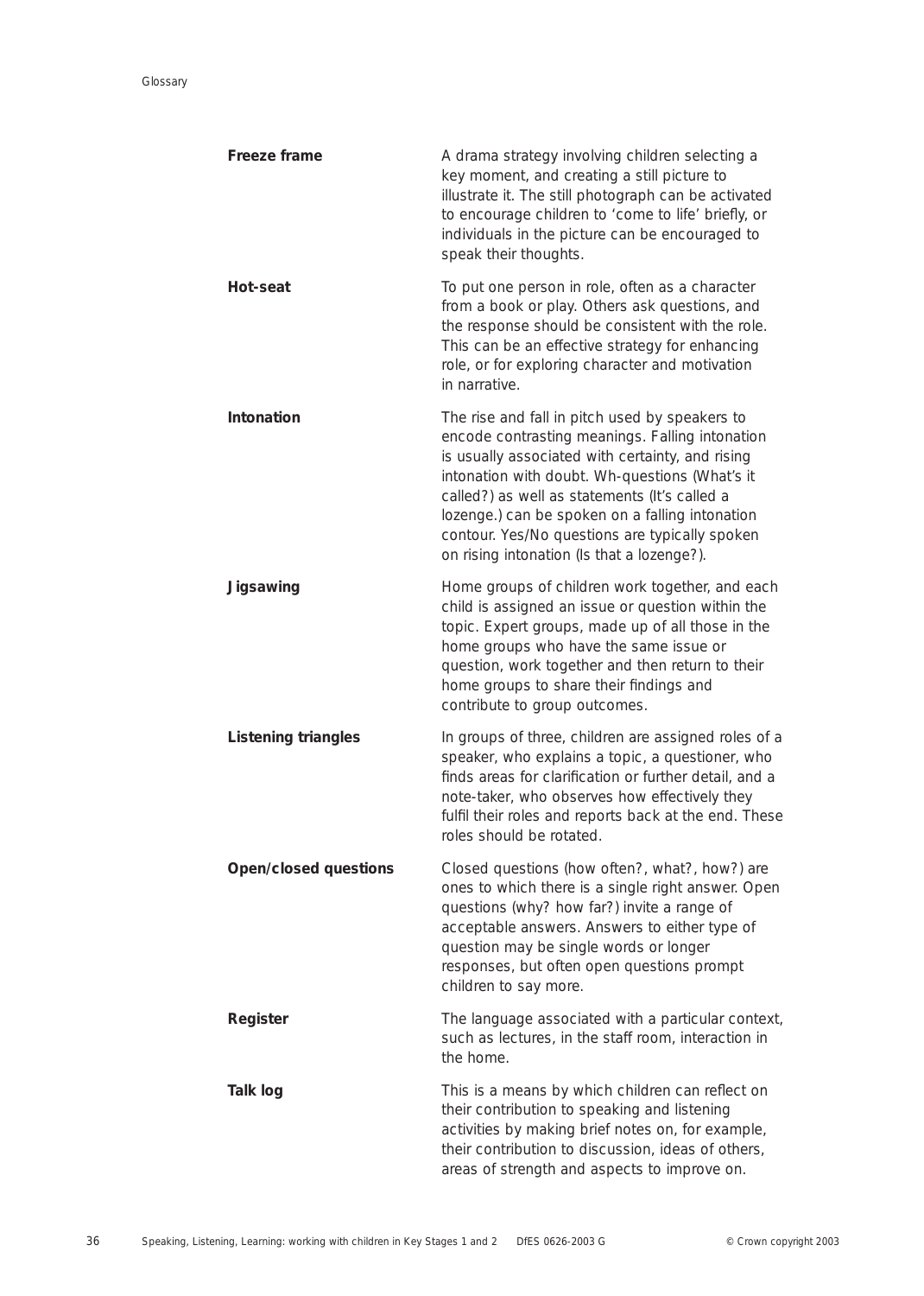| <b>Talk partner</b> | Each child has a partner who offers a context for<br>sharing of ideas, expressing opinions or planning.<br>It is particularly supportive for children learning<br>English as an additional language.                                                                                                                                                                                                                                                                           |
|---------------------|--------------------------------------------------------------------------------------------------------------------------------------------------------------------------------------------------------------------------------------------------------------------------------------------------------------------------------------------------------------------------------------------------------------------------------------------------------------------------------|
| Teacher in role     | A drama strategy in which the teacher adopts<br>the persona of a character in an improvisation,<br>allowing the teacher to influence the work<br>without stopping it. Teacher in role can be used<br>to encourage children to take their own roles<br>seriously, to challenge them to develop their<br>ideas further and, in particular, to help model<br>and emphasise the language demands of the<br>dramatic situation as children explore characters,<br>issues or events. |
| Wait time           | A strategy designed to elicit a fuller and wider<br>range of contributions to discussion and in whole-<br>class teaching. The teacher asks an open-ended<br>question, and tells children that no-one should<br>respond until a short period of thinking time ('wait<br>time') has elapsed. Even a 5-second wait results<br>in a significant increase in children willing to<br>contribute and is supportive for all children who<br>need time to rehearse their talk mentally. |

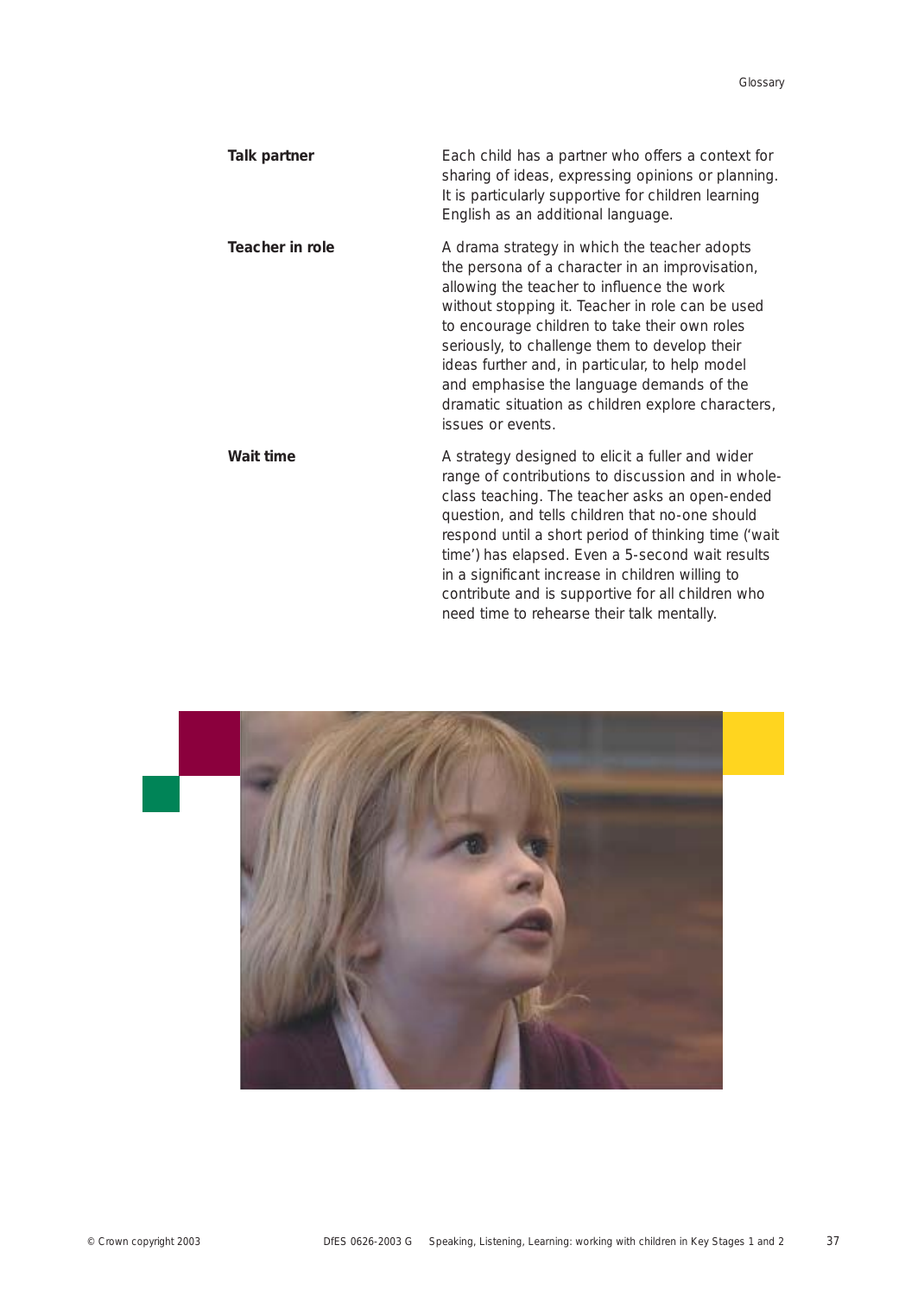# **■** Useful resources

# **Primary National Strategy – Literacy and Numeracy**

*National Literacy Strategy:* 

- *Framework for teaching* (DfES 0500/2001)
- *Grammar for writing* (DfEE 0107/2000)
- *Developing early writing* (DfEE 0055/2001)

*National Numeracy Strategy:*

- *Mathematical vocabulary book*: section on asking probing questions (DfES 0313/2000)
- *Using assess and review lessons*: focuses on questioning and dialogue to explore levels of understanding (DfES 0632/2001)

### **Key Stage 3 National Strategy**

*Drama objectives bank* (DfES 0321-2003)

## **QCA**

*Talk about reading: Gathering evidence of children's reading through talk* (booklet: QCA/98/162; Key Stage 1 video: QCA/98/169; Key Stage 2 video: QCA/98/170)

*National Curriculum in Action* website (www.ncaction.org.uk) and CD-ROM (QCA/02/898)

*New perspectives on spoken English in the classroom: Discussion papers*, QCA 2003 (QCA/03/1071)

*Working with gifted and talented children at Key Stages 1 and 2: English and Mathematics*, QCA/The National Literacy and Numeracy Strategies, 2001 (Handbook: QCA/01/801; written examples: QCA/01/802; video: QCA/01/803)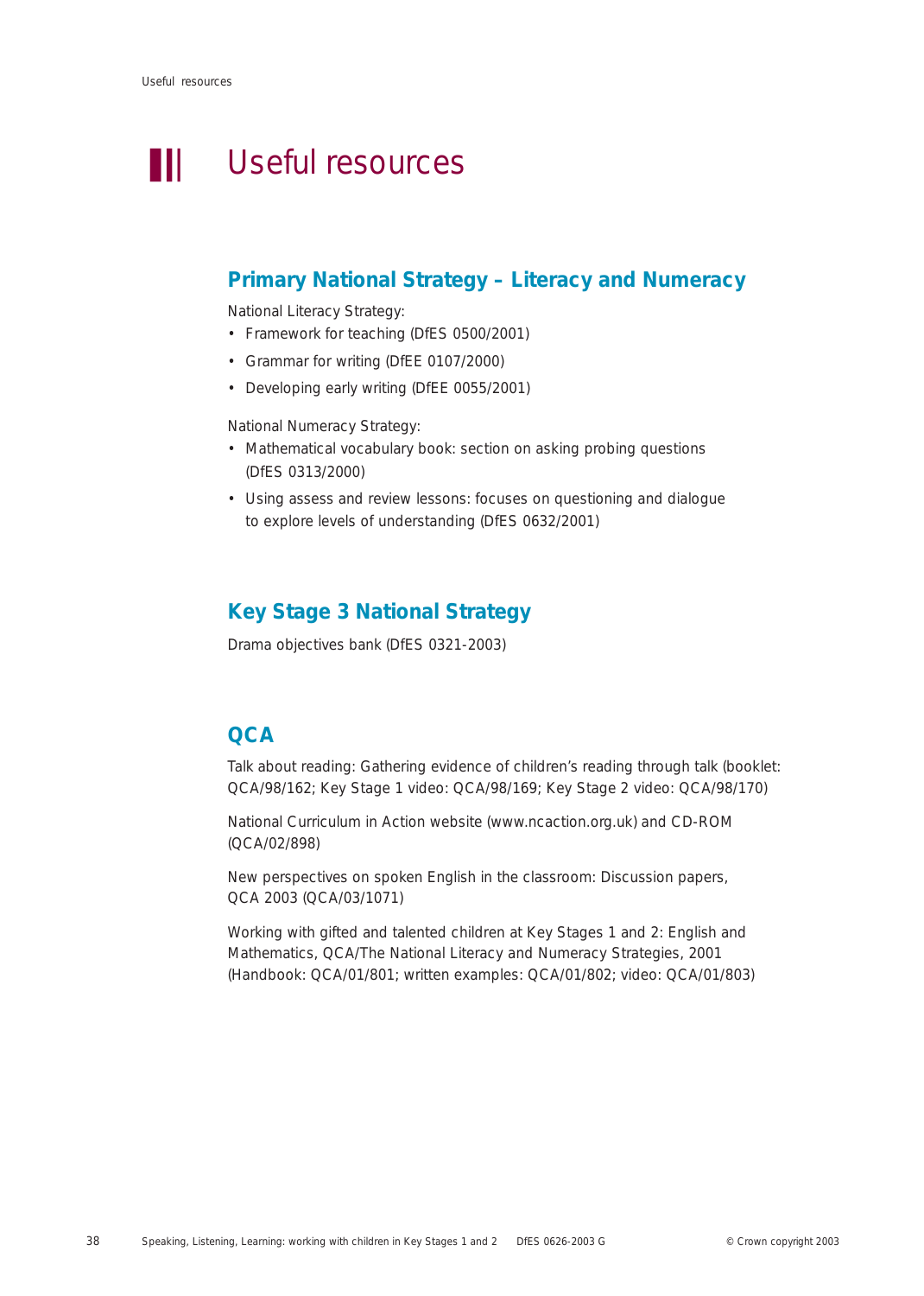# **III** Further reading

*Culture and Pedagogy: International comparisons in primary education*, R J Alexander, 2000, Blackwell

*Making progress in English*, E Bearne, 1998, Routledge

*The Cambridge Encyclopedia of Language*, D Crystal, 1987, Cambridge University Press

*Literacy and Learning Through Talk*, R Corden, 2000, Open University Press

*Thinking together: a programme of activities for developing thinking skills at KS2*, L Dawes, N Mercer, R Wegerif, 2000, Questions Publishing Company

*Common Bonds: storytelling in the classroom*, A Howe and J Johnson, 1992, Hodder and Stoughton

*Spoken and written language*, M A K Halliday, 1989, Oxford University Press

*Structuring Drama Work*, J Neelands and T Goode, 1991, Cambridge University Press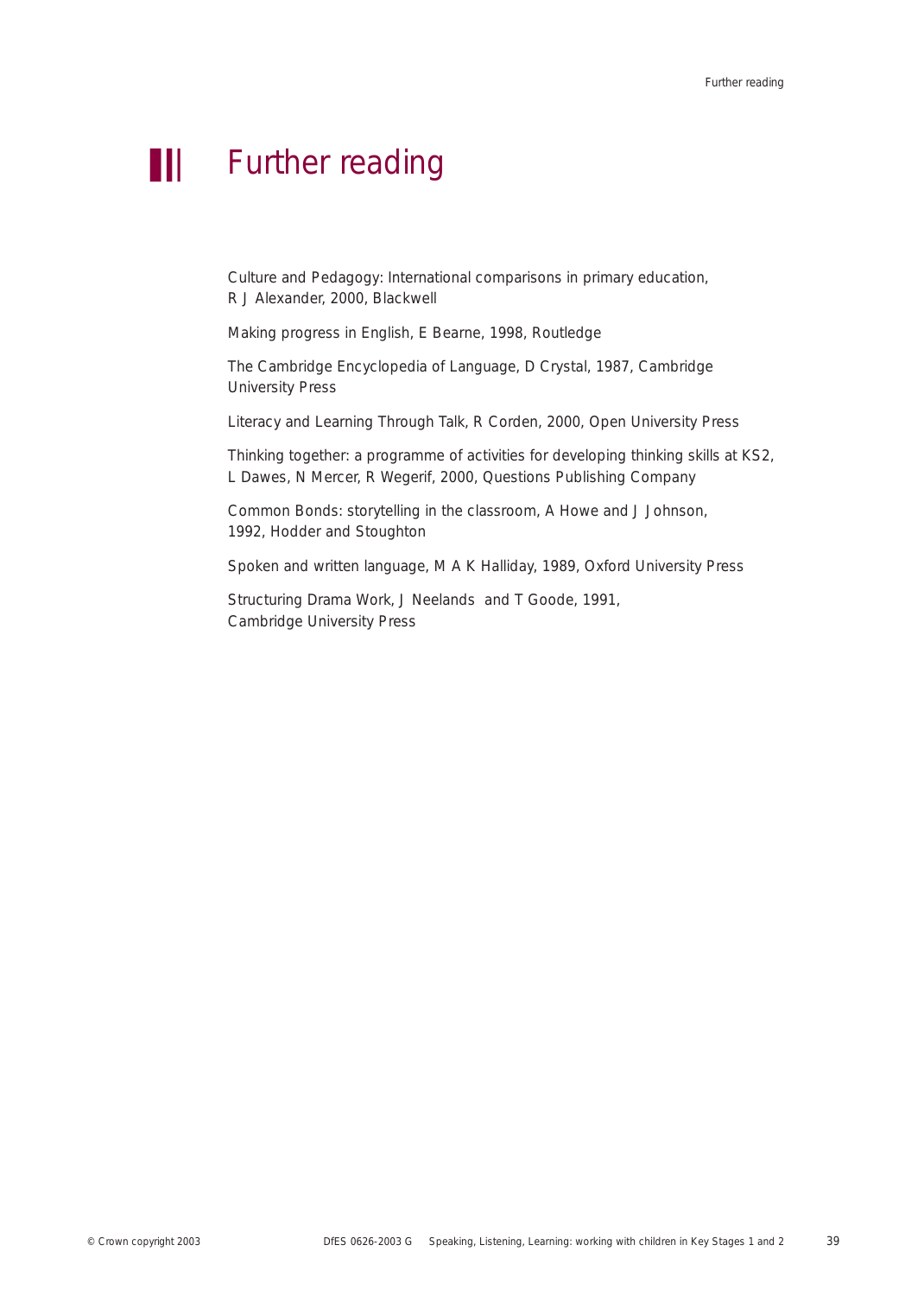

# **E** Acknowledgements

The QCA English team and the Primary National Strategy would like to thank the teachers from the following schools who generously gave their time in helping to devise the written lesson sequences and enabling some of these to be filmed in their classrooms.

Aylward First and Middle School, Harrow LEA

Barrow Hill Junior School, Westminster LEA

Bentworth Primary School, Hammersmith and Fulham LEA

Charsfield Primary School, Suffolk LEA

Eccleston Mere Primary School, St Helens LEA

Farne Primary School, Newcastle LEA

Hotspur Primary School, Newcastle LEA

Lowther Primary School, Richmond LEA

Our Lady of Lourdes RC Primary School, Sefton LEA

Ralph Butterfield Primary School, York LEA

St Charles RC Primary School, Newcastle LEA

St Michael's CE Primary School, Bristol LEA

St Peters CE Primary School, Telford and Wrekin LEA

Woodford Infants School, Plymouth LEA

We would also like to thank the consultants who worked on this project, both in schools and in drafting the materials.

The video filming was carried out by Lone Star Productions and we would like to express our thanks to them for producing and directing the filming and editing.

#### **Disclaimer**

The Department for Education and Skills wishes to make clear that the Department and its agents accept no responsibility for the actual content of any materials suggested as information sources in this document, whether these are in the form of printed publications or on a website.

In these materials icons, logos, software products and websites are used for contextual and practical reasons. Their use should not be interpreted as an endorsement of particular companies or their products.

The websites referred to in these materials existed at the time of going to print. Tutors should check all website references carefully to see if they have changed and substitute other references where appropriate.